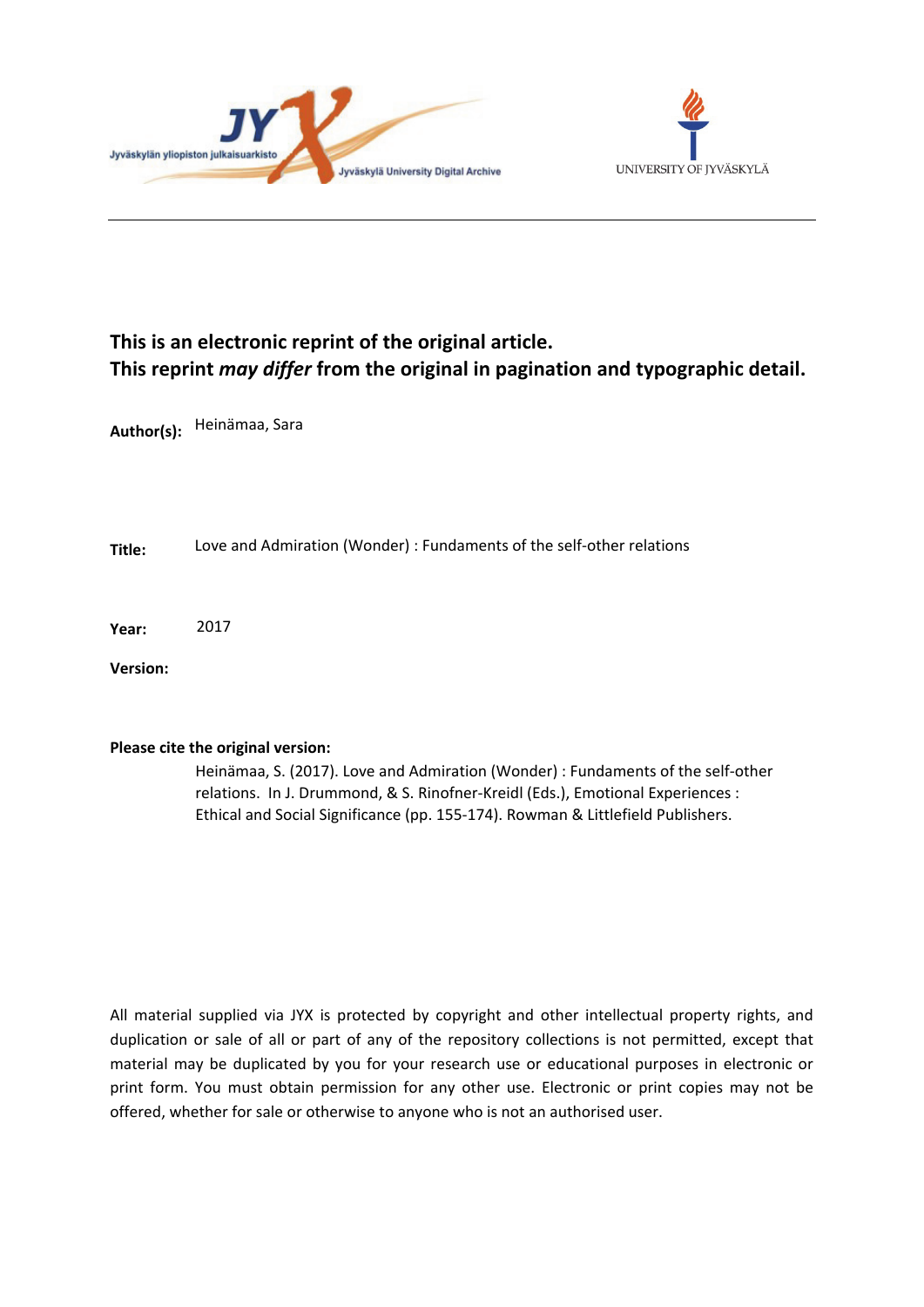**To be published in John Drummond and Sonja Rinofner-Kreidl (eds.), London: Rowan and Littlefield International, forthcoming 2017–2018.**

DRAFT

Love and Admiration (Wonder): Fundaments of the Self-Other Relations

## Sara Heinämaa

Contemporary theory of emotions is largely dominated by the idea that love is directed at what is good and valuable. This notion is intuitive, and it neatly fits our common sense conception of human affairs but also coheres with many findings in empirical psychosciences and bio-sciences. We tend to love things and persons that we consider good and beautiful (or superb, terrific, cool, etc.), and we tend to value and appreciate the things and the persons that we happen to love.

I call this idea the value-theoretical conception of love. It informs our views of many, if not all, forms of love, from erotic and carnal love (*eros*, *ludus*) to affective ties between family members and partners (*pragma*), to friendship (*philia*), to self-love (*philautia*), and finally to the brotherly and sisterly charity that unites us all as human beings  $(agape).$ <sup>1</sup>

However, for philosophical purposes it is crucial to notice that the assimilation of the object of love with the good is not unproblematic. We know many cases in which love is not directed at what is considered good or beautiful: we are able to love things and persons that are bad or even evil, and we would not always insist that the people that we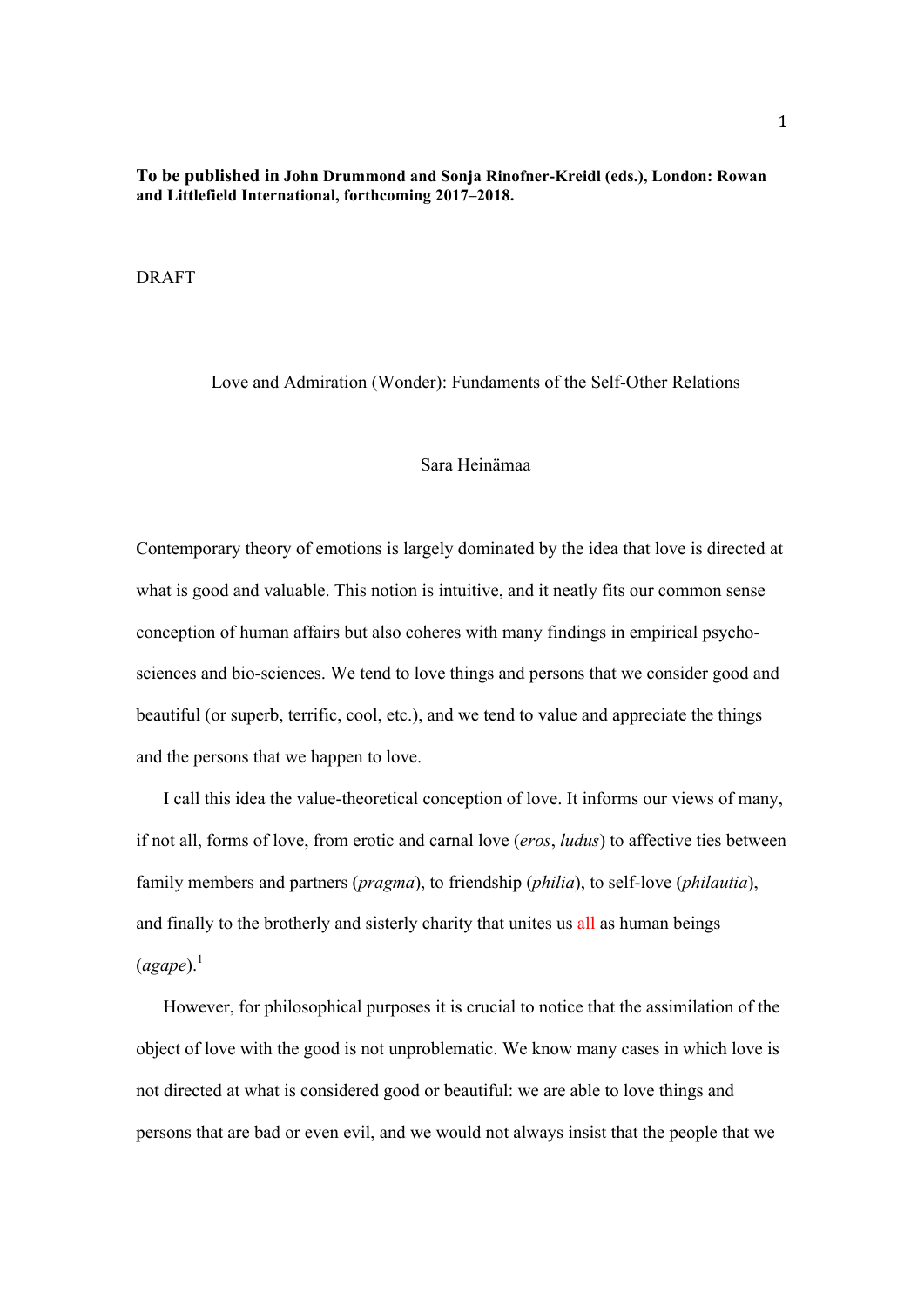love are good. Moreover this seems to hold irrespectively of the scope of the objects' unworthiness: bad for us personally, bad in general and bad intrinsically.

Fictional literature presents diverse variations of such cases. Jay Gatsby, the main character of Scott Fitzgerald's *The Great Gatsby*, loves Daisy Buchanan even though she hardly is worth his dedication, or any dedication for that matter. In Margaret Mitchell's *Gone with the Wind*, Rhett Butler falls in love with Scarlett O'Hara, a silly, superficial girl, from the very moment he sees her, but in the course of events this attraction turns out to be much more than a fling: he cares for her devotedly and wholeheartedly, and much earlier than she knows who she is and what she can become. Fiction also depicts many female lovers who sacrifice their social position and status, their personal secureness and serenity, and even the happiness of their children for their passion for a unworthy lover. Anna Karenina's deep affection for Vronsky is one of the most tragic examples of such unfortunate affairs; but the paradigmatic case or archetype of wreched love is probably the relationship between Catherine Earnshaw and Heatcliff in Emily Brönte's *Wuthering Heights*. The point here is not to argue that we should base our philosophies of love on romantic fiction and on tragedies. Rather the claim is that we are able to understand such fictional characters since their relations reflect situations that have an important place in our own lives.

Another misunderstanding also needs to be removed. My point is not merely that there are countless cases in both fiction and in real life in which the object of love is unattractive or unpleasing to look at, or even ugly, both objectively for us all and subjectively for the lover. This is not my point here, since in such cases one can easily argue for inner beauty and the goodness of character and thus retain the idea that love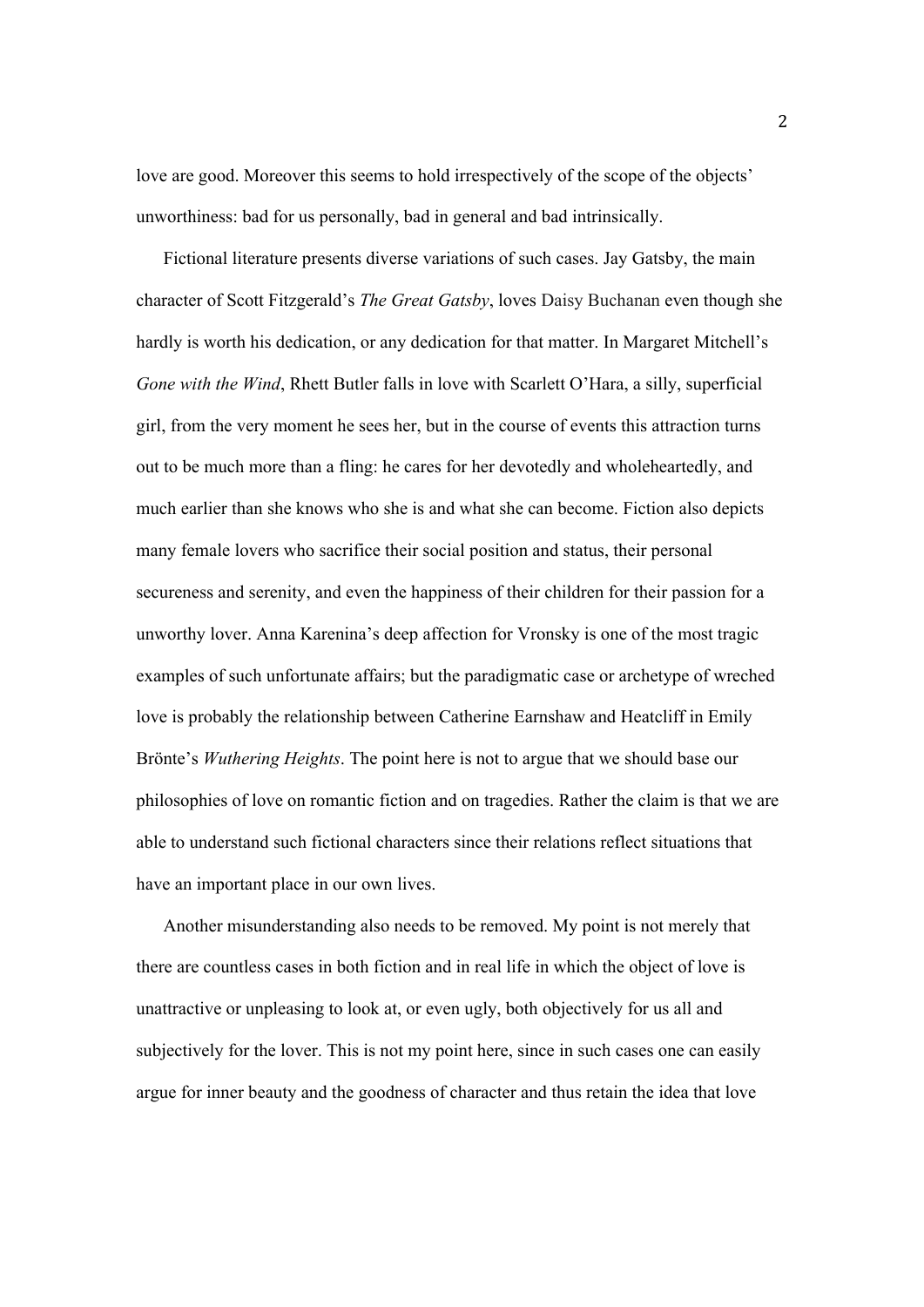necessarily entails the goodness of its object.<sup>2</sup> Rather, the point is that there are several cases in which the beloved is bad both externally and internally, worthless both in terms of his or her outer manifestations and in terms of her character. Such cases are not rare or exceptional; they constitute one specific type of erotic and romantic love, and their possibility is also indicated in the Christian teaching according to which we must love the weak and choose the foolish, the insignificant and the despised (I Cor. 1: 26–27; Luke 14: 12–14). If such choices of the heart are possible, then the idea of the goodness of the beloved is not self-evident. If such cases are central in or crucial to our lives, then they must not be ignored as lesser forms of affection on the basis of the mere assumption about the essential goodness of the beloved. Loving the bad may be risky and even destructive, and eventually we may have to conclude by saying that the persons, the ideas and the things in question are not worthy of the love, but such normative verdicts do not substantiate the view that the object of love is always or necessarily good as such.

The notion that love is directed at the good has its philosophical origin in Plato's *Symposium*. The idea is put forward and entertained in diverse forms by many speakers at the banquet (cf., e.g., *Symp*. 201a–c,) but it also receives a precise formulation and a definition in Socrates' speech. Having first removed several misunderstandings and specified the question in a number of ways, Socrates introduces the idea of love as a mediator (*daimon*) and then concludes that love is *desire for the perpetual possession of the good* (*Symp*. 206a). This is the teaching of the Mantinean woman Diotima who, Socrates tells us, was his teacher in the affairs of love and whom he then cites at length while developing his own theory of love and its role in the pursuit of human wisdom and the other virtues (*Symp*. 201d).<sup>3</sup>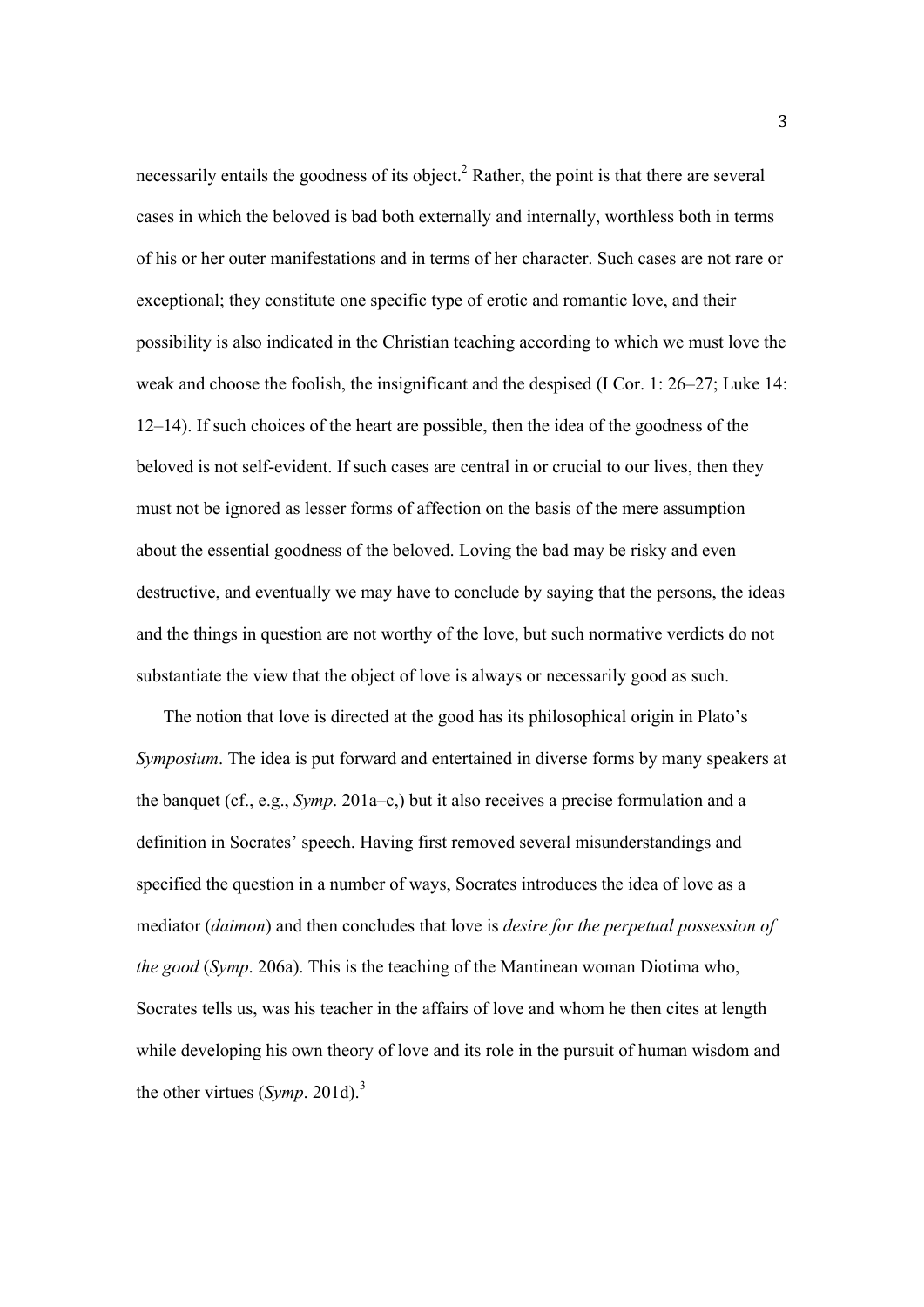The doctrine about the essential goodness of the beloved is complicated in the dialogue by several considerations, most importantly, by the idea of the uniqueness and incomparability of the beloved, by the notion that we aspire to continue our loving forever, and by reflections on the mortal character of human life. However, modern commentators usually focus merely on the doctrine of the good and draw from it exclusively, perhaps for the reason that the other aspects of the dialogue—its reflections on the uniqueness of the beloved one and the eternity of loving—seem outdated or else alien to our contemporary concerns.

The value-theoretical notion dominates both realistic and idealistic approaches in the analysis of love. Thus we find it articulated, in different ways, both by value-realists, such as Max Scheler, and by idealists, such as Jean-Paul Sartre. The former argue that emotional intentionality (feeling, value-(ap)perception) is our way of apprehending values as independent objects, or attributes of objects. Our acts of practical intentionality, willing and desiring, then relate us to the bearers of the values, which exist independently of all such practical intending. Thus the emotion of love would be a special kind of intending of what is good as such, independently of our dispositions, affections, feelings, and interests. We grasp the good in our emotion, but it exists irrespectively of our feeling. Thus understood love, as all emotions, is our way of relating to the value or what is valuable.<sup>4</sup> In Scheler's "Ordo Amoris," we read:

All that is worthy of love, from the viewpoint of God's comprehensive love, might have been stamped and created by this act of love; man's love does not so stamp or create its objects. Man's love is restricted to recognizing the objective demand these objects make and to submitting to the gradation of rank in what is worthy of

4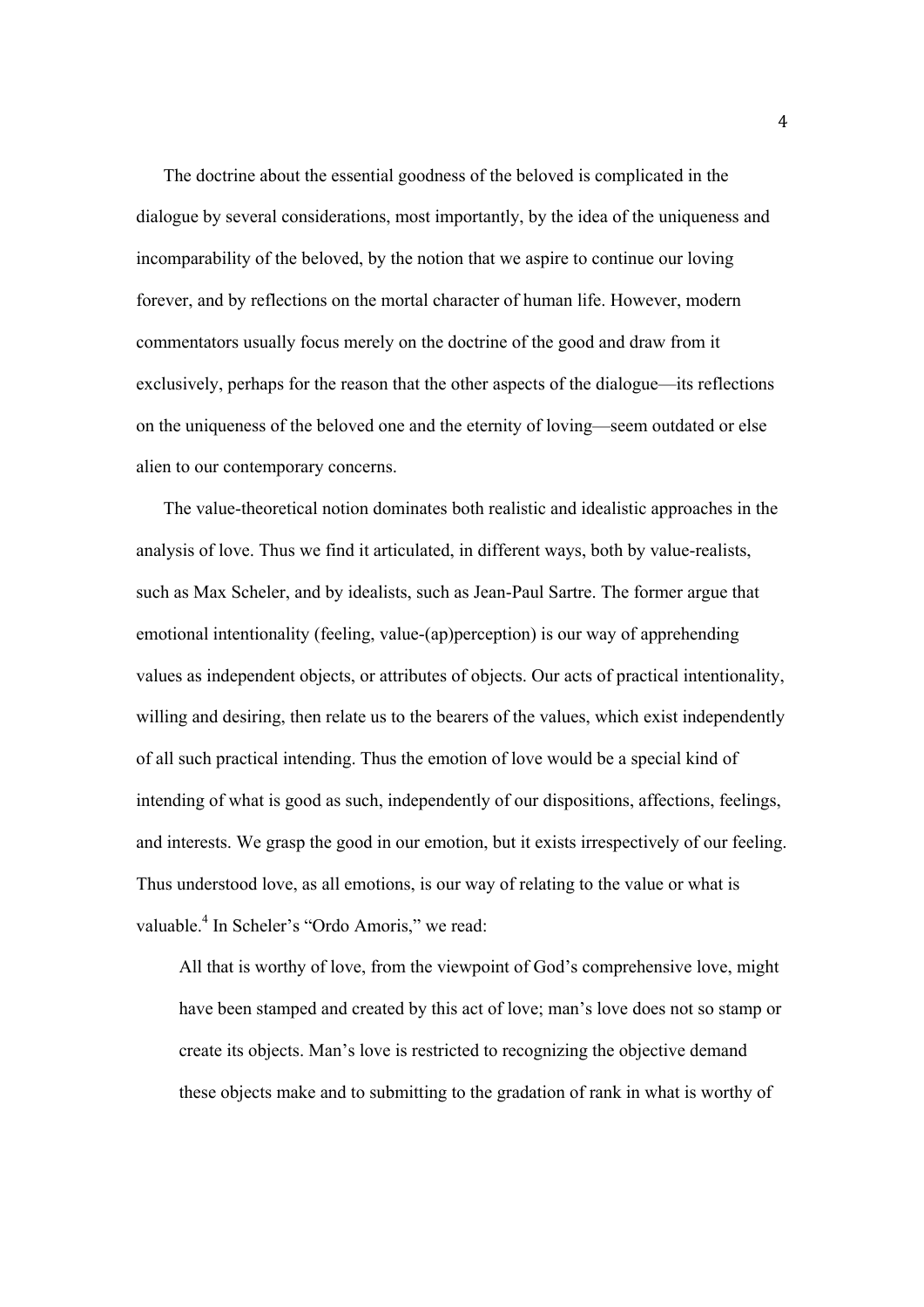love. This gradation exists in itself, but in itself it exists "for" man, ordered to his particular essence (Scheler [1916] 1957 356/111).<sup>5</sup>

Idealist approaches contend, in contrast, that the emotion of love is the source of the value of the beloved one. We do not love or desire things and persons because they are good or beautiful inherently but, instead, we conceive and experience them as good and beautiful because we love and desire them. In *The Ethics of Ambiguity*, Simone de Beauvoir articulates the idealist position of modern existentialism as follows: "It is desire which creates the desirable, and the project that sets up the end. It is human existence which makes values spring up in the world on the basis of which it will be able to judge the enterprise in which it will be engaged" (Beauvoir 1947, 22/15).

The main idea here is not specific to French existentialism. In the case of love, it can be found defended in contributions with very diverse philosophical orientations. Harry Frankfurt, for example, argues in his *The Reasons of Love* as follows: "The lover does invariably and necessarily perceive the beloved as valuable, but the value he sees it to possess is a value that derives from and that depends upon his love" (2004, 38). Frankfurt contends that the beloved person invariably is valuable to the lover, and valuable as such (not for some further end), but he argues that the *source and ground* of the value in the case of love is not in the object itself but is in the loving subject. More precisely, the beloved is valuable as such, but her value depends on the emotive attitude that the lover has or takes toward her: "As I am construing it, love is not necessarily a response grounded in awareness of the inherent value of its object. It may sometimes arise like that, but it need not do so" (2004, 39). This means that Frankfurt's account of the value of the beloved one is subjectivist or idealist but is not instrumentalist.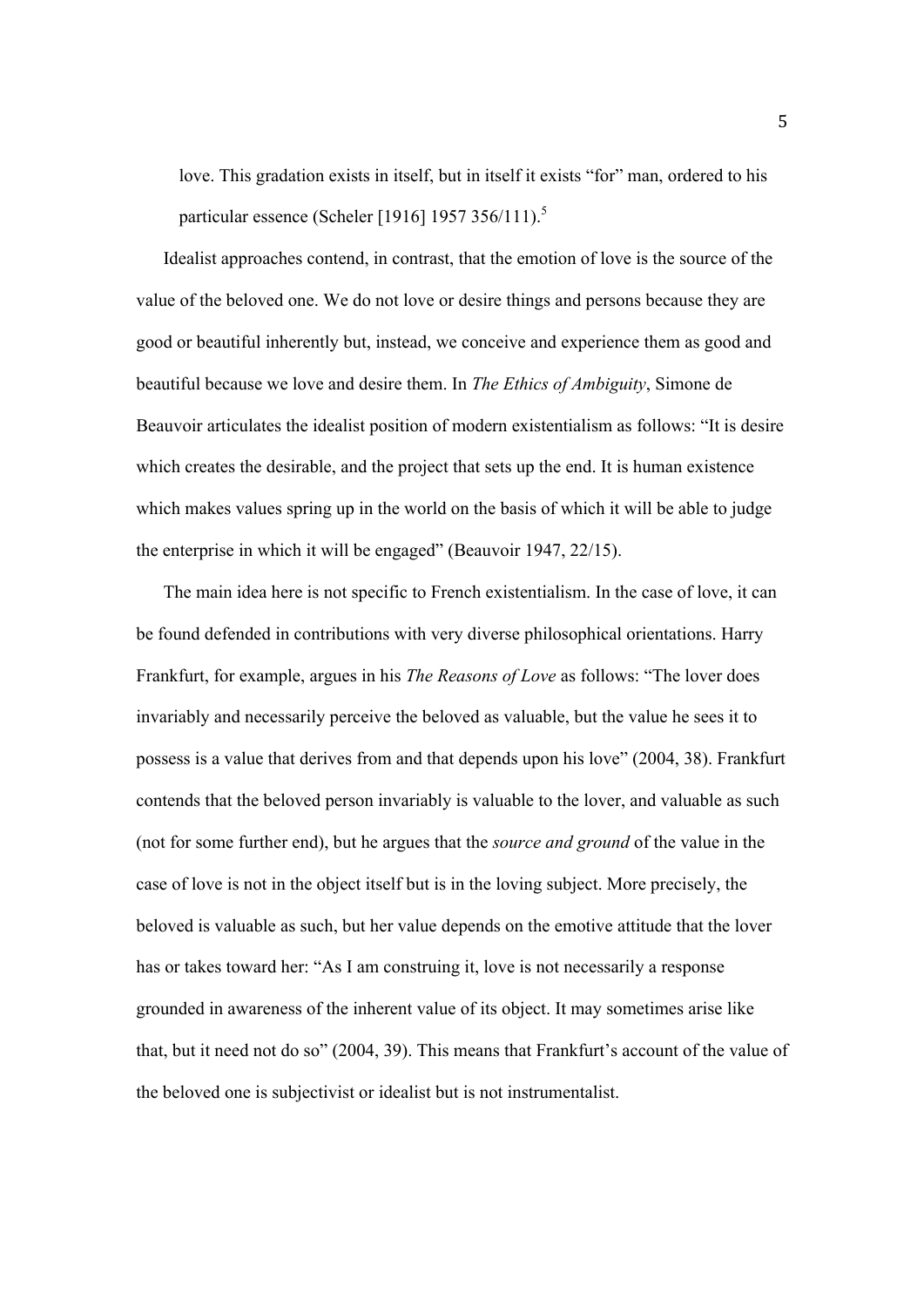In this paper, I want to offer an alternative perspective to love as an emotive relation between persons. I argue that revisiting Descartes' theory of emotions allows us to clarify our intuitions about the power and the function of love in the human makeup of emotions. More specifically, I would like to propose that an excursion into this early modern source, devised between Ancient discussions and post-Kantian reflections, helps us understand better why we tend to think that love of persons is not just one emotion among other emotions but has a specific role in our emotive lives. In order to see this, we need to study Descartes' general analysis of emotions and focus there, not on his definition and discussion of love, but on his characterizations of admiration or wonder (*admiration*). 6

I base this contention on my indebtedness to the late existential and hermeneutical developments in the Cartesian tradition, most importantly the contributions of Emmanuel Levinas (*Time and Other*, *Totality and Infinity*) and Luce Irigaray (*An Ethics of Sexual Difference*). In this vein, I would like to argue that Descartes' analysis of the emotion of admiration helps us understand and conceptualize the transformative power of love. More specifically, I would like to suggest that if we ground our analysis of personal love, not on the idea of love as an affirmative relation to a positive value merely, but on the idea of an admiring relation to what is radically alien to us – alien in being and alien in value – then we can better understand why it is personal love (and not shame or guilt<sup>7</sup>) that can transform us comprehensively and change our relation to ourselves, to others and to the world. Let me specify my idea by a short excursion into Descartes' account of admiration or wonder.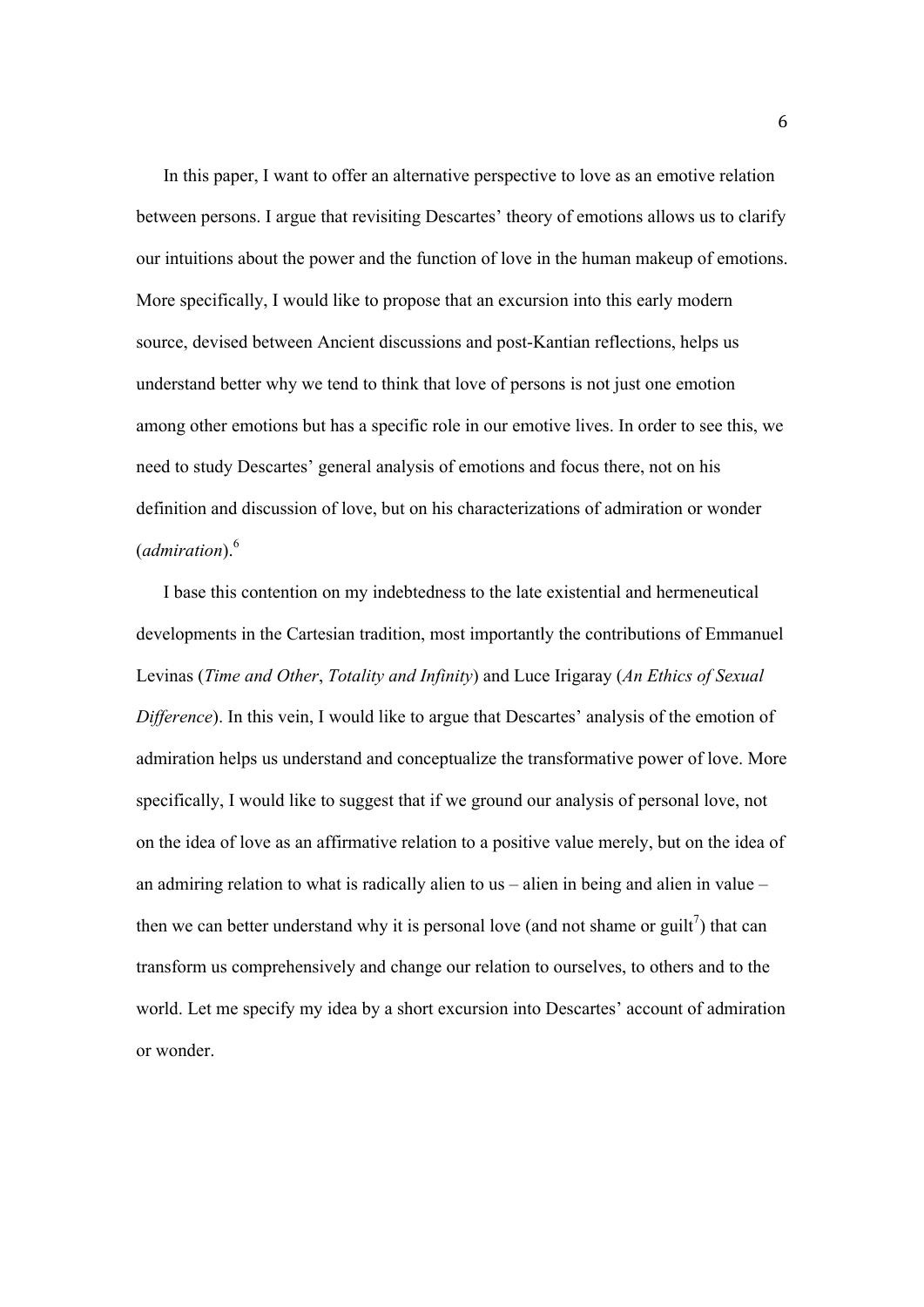Corporeal admiration and its place in Descartes' system of emotions Admiration or wonder (*admiration*) is, according to Descartes, the first of all emotive passions (AT XI  $$53, 373/350$ ).<sup>8</sup> It is the basis of all other emotions, love and hatred, veneration and scorn, for example. The primacy of admiration is here meant in two related senses: admiration is claimed to be involved in all other emotions, as a necessary ingredient of them all, but Descartes also argues that admiration can appear alone, as pure, and thus that it is independent of all the other emotion-passions.<sup>9</sup>

In the systematic exposition of *Passions of the Soul* (*Les passions de l'âme* 1649), Descartes distinguishes between six basic emotion-passions: admiration (or wonder), love, hatred, desire, joy and sadness. According to him, all other emotions are "either composed from some of these six or they are species of them" (AT XI §69, 380/335). In order to understand the special role of Descartes' concept of admiration in his general account of emotions, and the philosophical potential of this concept, it is necessary to study in detail Descartes's descriptions of the relations between the six basic emotions.

Descartes explains the primacy of admiration first by pointing out that we admire things "*before* we know whether [they are] beneficial to us or not" (AT XI §53, 373/350, italics added). The emphasis here is on the term "before" (not on the term "know"), and this "before" should be read as a statement about the independence of admiration of the evaluative character of the other emotions. The main point is not that admiration is a kind of knowledge or cognitive state for Descartes (or that it targets an object or a thingly being), but that it is a nonevaluative state, i.e. an emotion that does not involve considerations of or interests in the thing's suitability or benefit to us.

7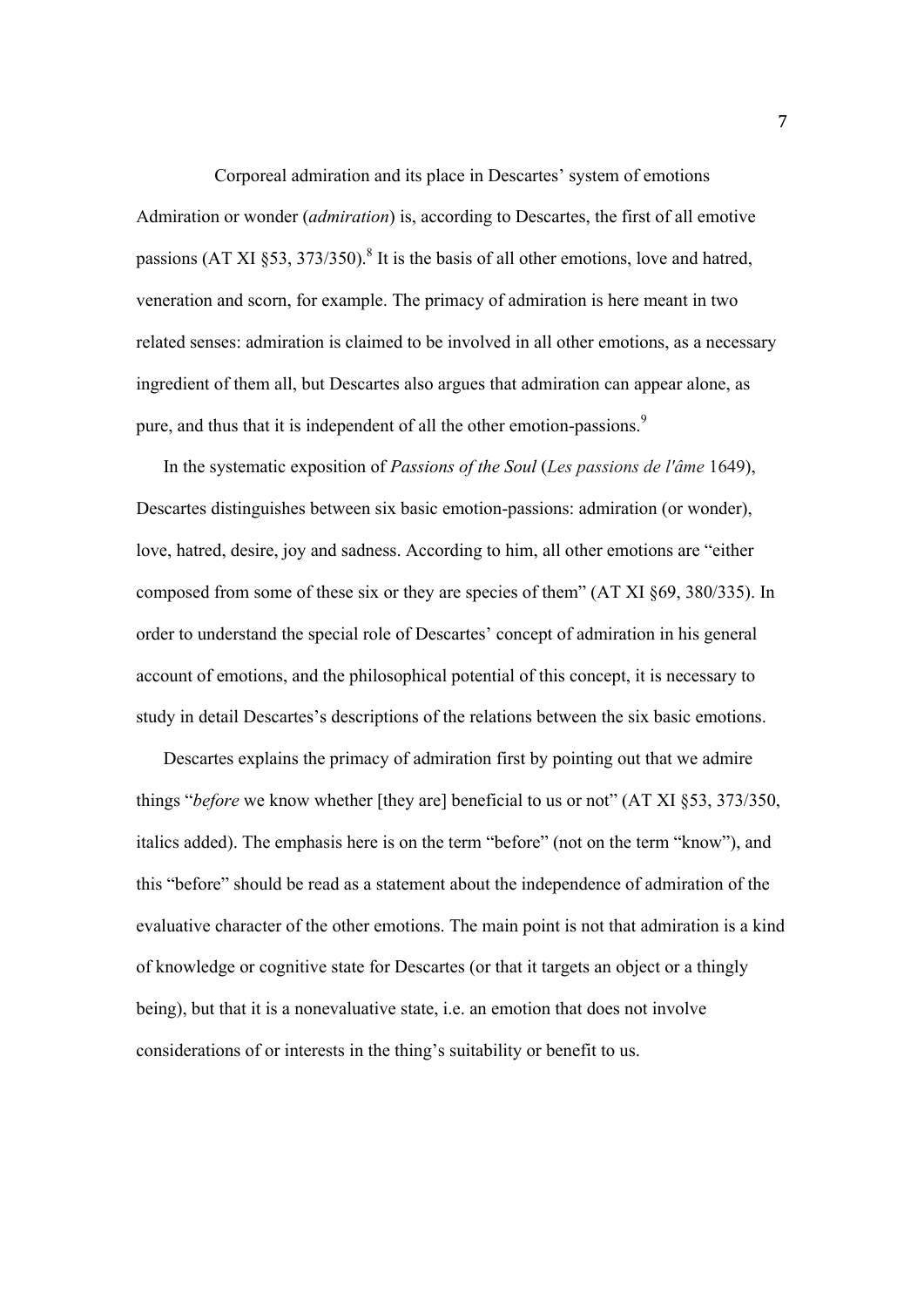Further, Descartes also points out that admiration has no opposite, unlike the other emotion-passions. Love, for example, is a positive emotion involving an awareness of the goodness of the thing considered, and its opposite hatred is a negative emotion involving an awareness of the harm or badness of the thing. In *Passions of the Soul* we read, for example:

When we think of something as good with regard to us, i.e. as beneficial to us, this makes us have love for it; and when we think of it as bad or harmful, this arouses hatred in us.  $(AT XI \$ §56, 374/350)<sup>10</sup>

And further, by adding temporal qualifications, we get to desire, hope, anxiety, jealousy, confidence and despair:

To make us desire to acquire some good or avoid some evil, all that's needed is for us to think of the desired outcome as *possible*. But a more detailed thought about *how likely* the outcome is leads to more specific kinds of passion: the belief that there is a good chance of something that we desire gives us hope; the belief that the chances are poor creates anxiety (of which jealousy is one variety) in us. When hope is extreme, it changes its nature and is called confidence and extreme anxiety becomes despair. (AT XI §58, 428/375)

Thus in the Cartesian framework, considerations of the values of things and persons—their goodness or badness—are crucial to the basic passions of love, hatred, desire, joy, and sadness, and all their specifications. This is a value-theoretical aspect in Descartes' discourse of emotions. It is important to emphasize, however, that for Descartes the common standard by which human passions estimate or measure the values of surrounding objects is our own mind-body union, its sustenance and well-being. The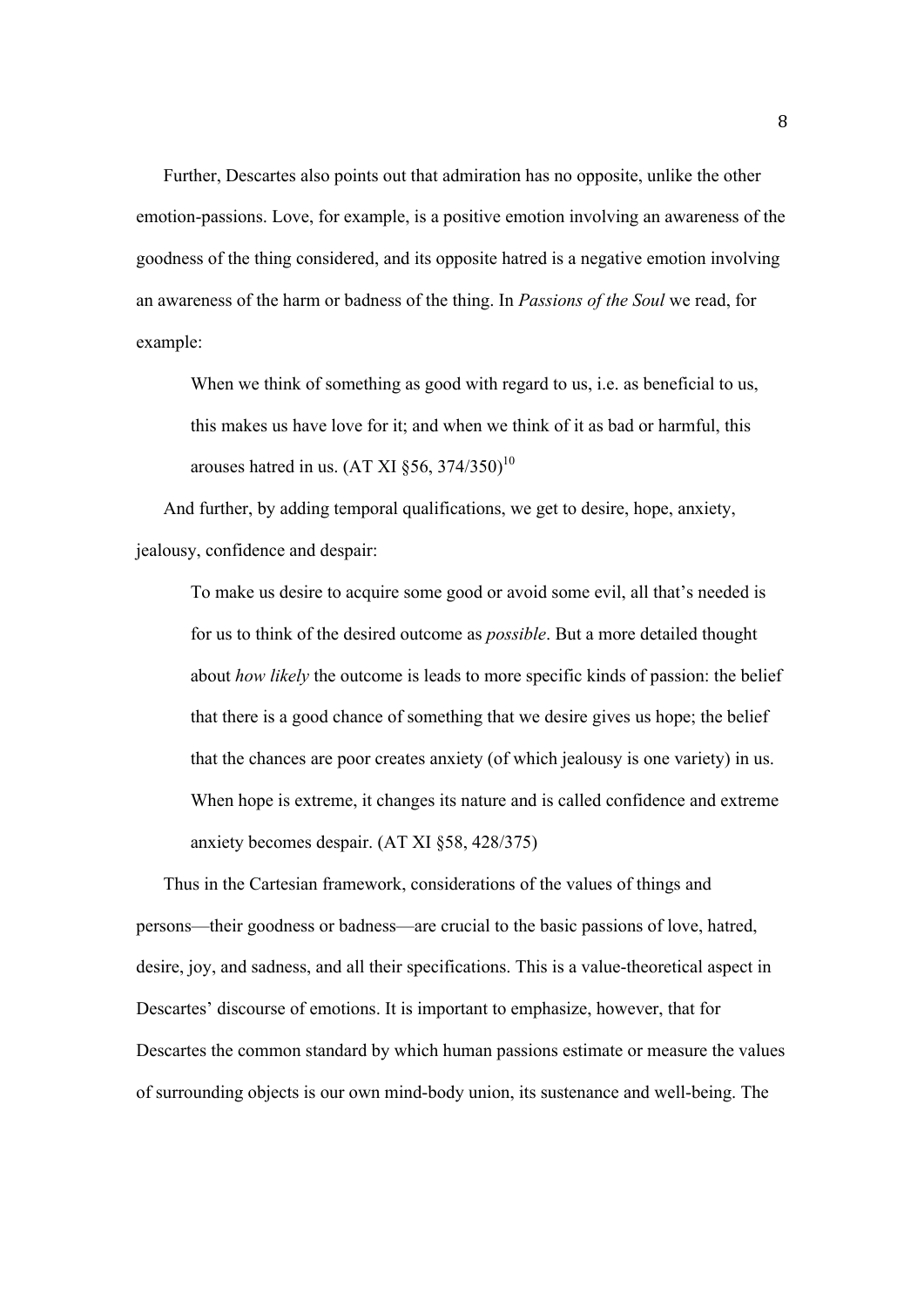objects that promote or advance the coherence and stability of the mind-body union are good, and objects that harm this unity are bad. Thus, our five basic emotion-passions are subjective in the sense that they evaluate things on the basis of the interest of maintaining and promoting our psychophysical being.

But the emotion of admiration has an exceptional role in this framework.<sup>11</sup> It diverges from the other basic passions in operating independently and prior to the oppositions between good and bad, benefit and harm. Descartes explains:

When our first encounter with some object surprises us and we find it novel—i.e., very different from what we formerly knew or from what we supposed it should be—this brings it about that we admire or wonder and are astonished at it. All this can happen before we know whether the object is beneficial to us, so I regard admiration or wonder as the first of all the passions. It has no opposite, because if the object before us has nothing surprising about it, it doesn't stir us in any way and we consider it without passion. (AT XI §53, 373/350)

Both Levinas and Irigaray put much emphasis on the nonevaluative and nonoppositional character of admiration but the key to their interpretation of admiration as a transformative emotion is in Descartes's description of the functions of passions.

The common function of emotion-passions, Descartes tells us, is to "dispose the soul to want the things which nature deems useful for us, and to persist in this volition" (AT XI §52, 372/349). The soul needs the passions in order to direct and fix its thoughts to beneficial tasks, such as developing practical skills and acquiring knowledge. Thus corporeal emotions "move the soul to consent and contribute to actions which may serve to preserve the body or render it in some way more perfect" (AT XI §137, 430/376). So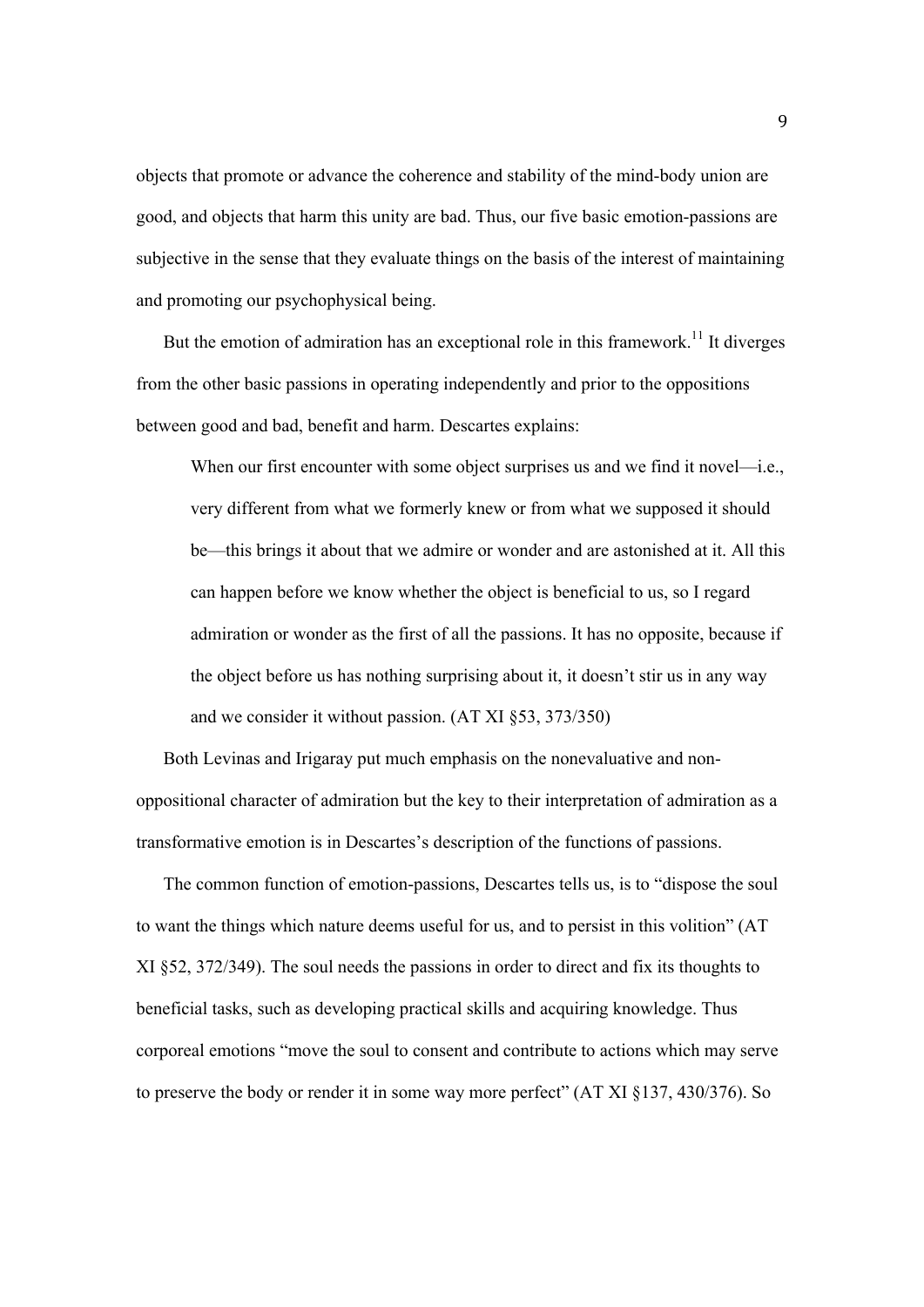the general function of emotion passions is to contribute to the maintenance and wellbeing of the mind-body union.

But taken strictly, this applies only to the five basic passions of the soul: desire, love, hatred, joy, and sadness. The function of admiration is different. It precedes all evaluation of the thing or person at question, of its suitability (*convenance*), usefulness or harmfulness to the maintenance and well-being of the mind-body union. This is why it does not have any opposite, and this is why Descartes considers it as the first of all passions.

Admiration is the state in which we pay attention to a thing or a person before we apply our standards of good and bad, pleasurable and painful, useful and harmful to it. It is indispensable for us because it allows us to notice, perceive and learn things of which we were previously ignorant or which are different from the ones that we already know and are familiar with. Thus understood, admiration is the passion that allows us to encounter, to perceive, what is un-usual and extra-ordinary, new to our previous experience and knowledge. Descartes writes: "The other passions may serve to make us take note of things which appear good or evil, but we feel only admiration at things which merely appear unusual" (AT XI §75, 384/355).

Jean-Marie Beyssade characterizes Cartesian admiration by saying that it resides in "the alertness of the first glance" (Beyssade [1968] 1983, 113): when we look at something and see something for the first time, we attend to it in a specific way. Admiration is like a precursory movement of observance that does not yet proceed toward its object – thing or person – (or away from it) but prepares ground for such movements of the soul-body. Beyssade further emphasizes that admiration is a state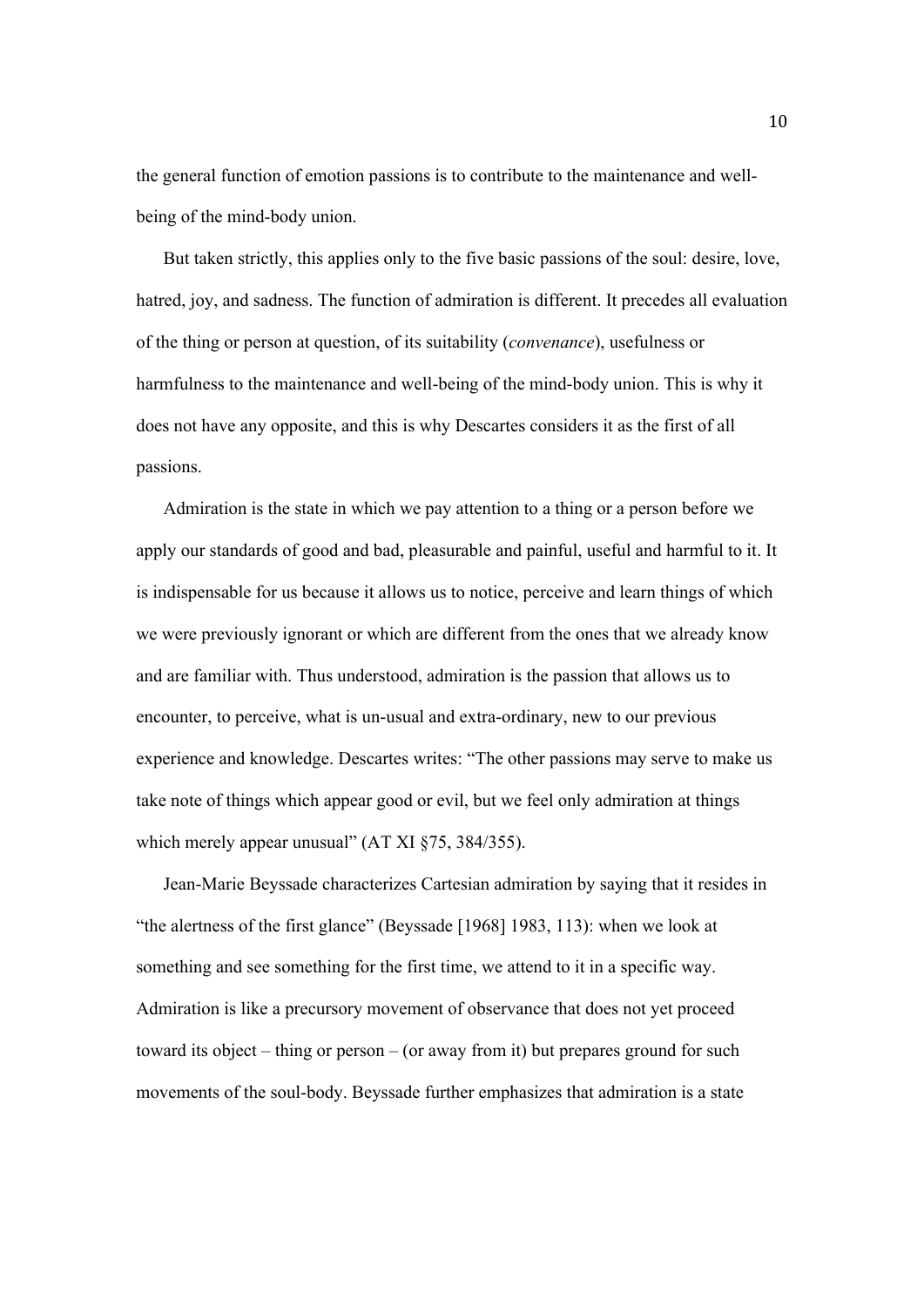between two extremes, between stupidity that is stagnated by the first impression and the rigid attitude that sticks to already formed habits (cf. AT XI §72, 382/353). The one who admires is able to focus on the appearing object without adjusting it to her natural needs or habituated inclinations; she does not adapt the object to her expectations, but instead lets the object change the habitual motions of her mind-body.

So, in summary, we can say that Cartesian admiration is a preparative state that allows us to relate cognitively and emotionally to what is new to us and what is not (yet) evaluated. It precedes all evaluation of the attended thing or person by the standards of survival and well-being of the mind-body union. It is the state in which we have not yet "measured" the thing or person as good or bad for us. Thus understood, admiration is a specific way of attending to things and persons, before considering their suitability, appropriateness and fit to ourselves, or independently of such considerations. The emotion is specific in being attentive but nonevaluative: we are looking at and listening to the given thing (or person) as it (she or he) appears before any evaluation based on our life, personal and generally human.<sup>12</sup>

## Intellectual love and admiration of God

There is another important section in Descartes' work that concerns admiration. At the end of his third Meditation, Descartes describes how the idea of God invites him to pause his deductions and gaze with admiration and adoration at God's immense light (AT VII, 71/49). This is the section to which Levinas draws our attention in *Totality and Infinity*:

The last paragraph of the Third Meditation brings us to a relation with infinitude in thought which overflows thought and becomes a personal relation.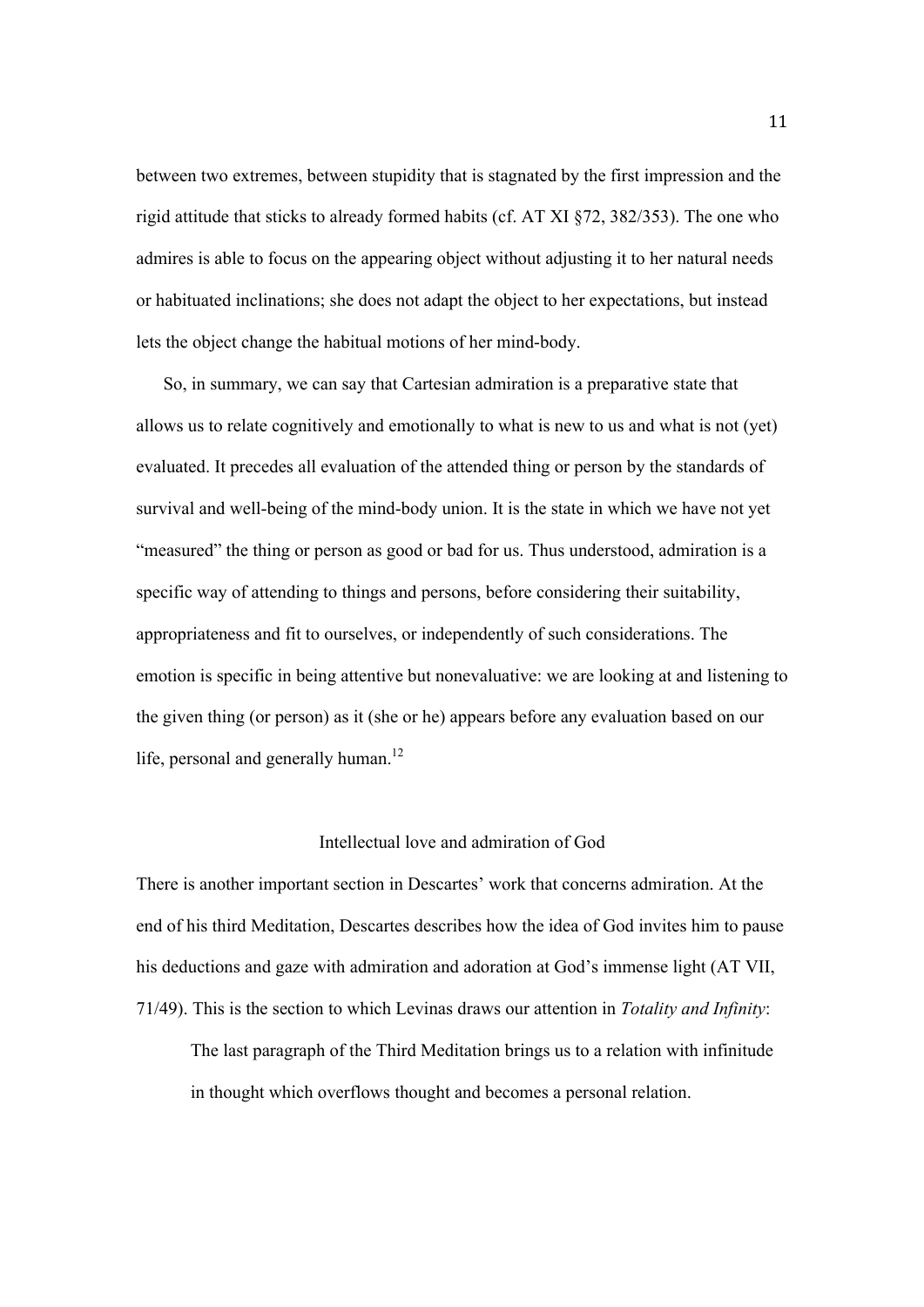Contemplation turns into admiration, adoration, and joy. It is a question no longer of an "infinite object" still known and thematized, but of a majesty. (Levinas [1961] 1971, 186–187/211–212)

While discussing the so-called intellectual emotions, Descartes does not refer to the passions of the soul, i.e. to corporeal or bodily emotions, but to its actions, that is, the mind's active relation to God and His infinity. When admiration is directed toward God and His immense perfections, it is not caused by the body but by the soul, the soul's own ideas. So the emotion in question is very different from the corporeal passions discussed in *The Passions of the Soul*. I will argue, however, that there are important structural and functional similarities between these two emotions in Descartes' exposition.<sup>13</sup>

In *Meditations*, Descartes does not go into the nature of his intellectual admiration of God, or discuss its difference from admiration as a passion. But in his correspondence with Pierre Chanut, he comments on the difference between two kinds of love, intellectual and corporeal, and we can elaborate on these comments to arrive at an understanding of the similarity between intellectual and corporeal admiration.

In his letter on February 1, 1647, Descartes answers Chanut's question on the nature of love by distinguishing between love as an intellectual state, a rational thought, and love as a passion of the soul (more precisely a passion of the soul-body union). Intellectual love "consists simply in the fact that when our soul perceives some present or absent good, which it judges to be fitting for itself, it joins itself to it willingly" (AT IV, 601/306). Depending on the presence or absence of the good, we get intellectual joy, sadness, and desire. In Descartes' exposition, these all could exist in a soul without a body, i.e., in an angel, and they all are clear and distinct thoughts (AT IV, 602/306).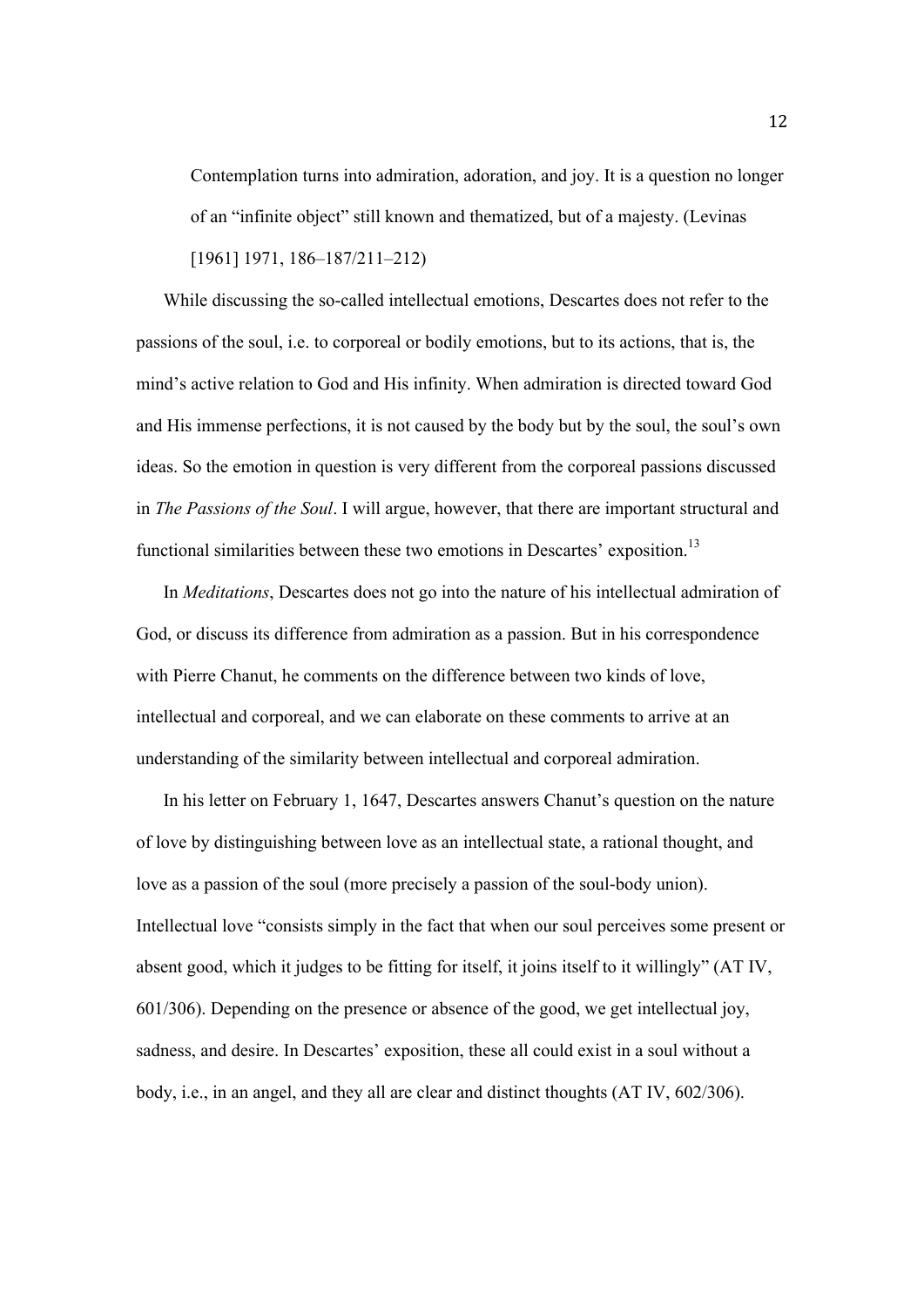When the soul is joined to a body, as it is in the case of human beings, rational love is usually accompanied by corporeal or "sensuous" love. This latter emotion, Descartes points out to Chanut, is nothing but a confused thought, caused by the movements of animal spirits (discussed in *The Passions of the Soul*). Although these two forms of love are very different kinds of thoughts, they commonly occur together in our lives (AT IV, 603/306). Descartes explains the co-occurrence by referring to the soul's natural capacity for union with a body: the soul disposes the body to certain motions and, conversely, bodily movements make the soul imagine lovable qualities.<sup>14</sup>

If we assume that *intellectual admiration* relates to *intellectual love* in the same way as *sensuous admiration* relates to *sensuous love*, then we can use our understanding of the passions of the soul and their mutual relations in our attempt to understand Descartes' notion of intellectual admiration or wonder at God, mentioned in the third Meditation.

We have seen above that in the Cartesian framework sensuous admiration differs from sensuous love in that it precedes all considerations of the appropriateness or goodness of the object for us as bodily beings. In other words, corporeal admiration does not include an evaluation of the appearing object's aptness to the soul-body union. In addition to this, Descartes argues that intellectual love consists of a non-sensible perception of God and an evaluation of His suitability to the soul (independently of the body). Thus, it seems that intellectual admiration of God is a mere awareness of His presence as such without any evaluation of His appropriateness or suitability to our soul, independently of the body. The emotion is not totally neutral; as the French word "admiration" indicates, the soul both attends to God and adores or reveres His splendor.<sup>15</sup> But here the positive inclination of the soul is not based on its own standards; rather, all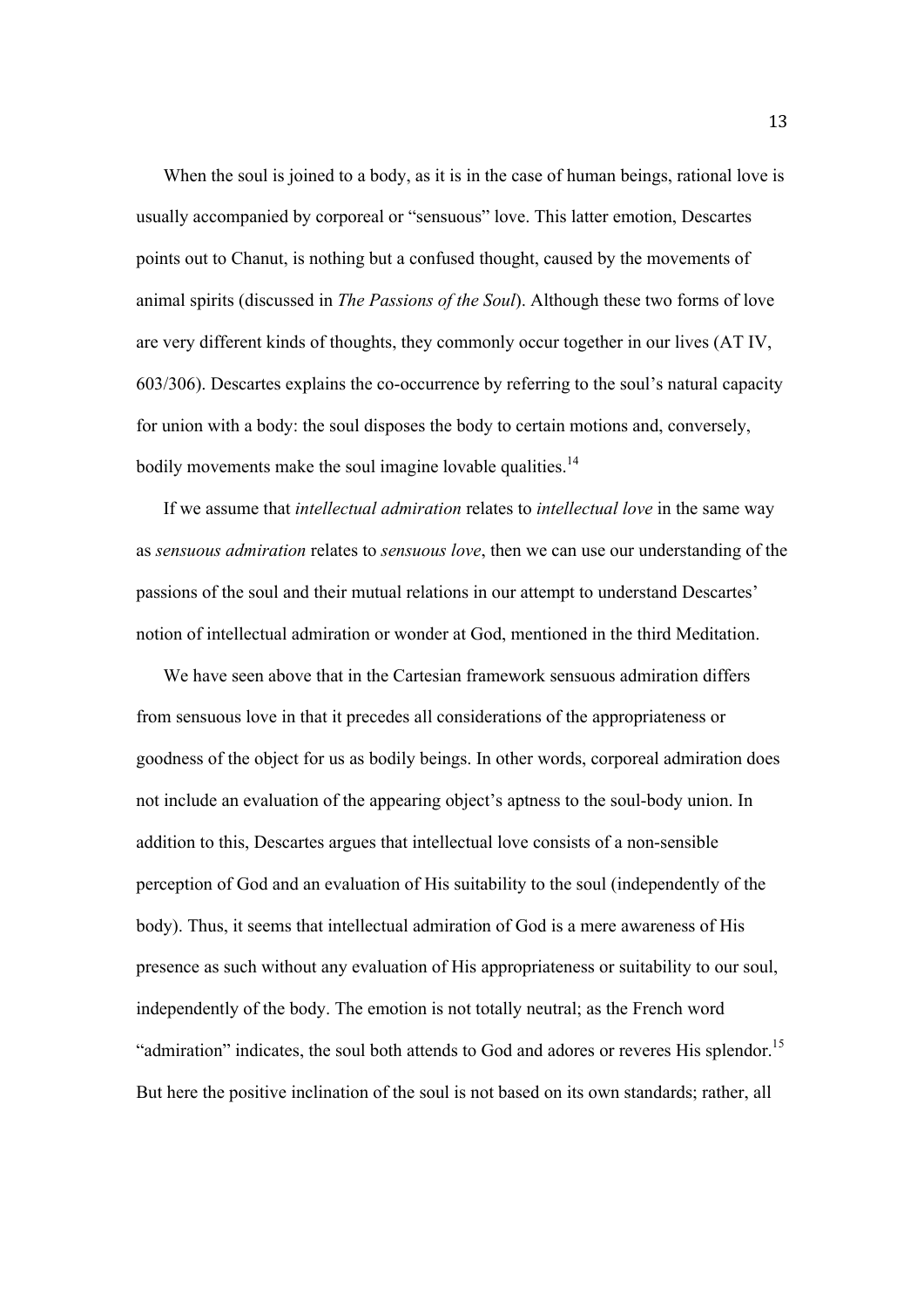positivity and value emanates from the appearing object itself. In post-Kantian terms, we could say that the object in this case has "intrinsic value," not merely in the negative sense that it does not serve any further ends but also in the positive sense that it is the source of its own value.

So intellectual admiration is an active state of the mind, but its activity is different from that of intellectual love. It is a deferring or postponing activity, one could perhaps say, since it holds back the evaluative activities that characterize the other emotions. It involves a specific kind of awareness, a specific attentiveness of the mind, which precedes the consciousness of God's suitability and aptness to the soul. Thus understood, intellectual admiration is a pure awareness of God's presence and His intrinsic majesty and magnifience that do not accommodate or adjust to the limits and structures of the human mind.<sup>16</sup>

In summary we can then say that Cartesian admiration or wonder – both in its corporeal and non-corporeal intellectual mode – is a (temporary) state of attentiveness before evaluation. Corporeal admiration precedes all estimation of the value of the thing or person for the survival and well-being of the mind-body union. It is the state in which we have not yet reacted to things and persons as good or bad for us. We have not yet "measured" them by our standards of survival and well-being. Intellectual admiration, on the other hand, precedes consciousness of God's suitability to our soul. Descartes' derivation of truths, his movement of thought, is arrested by his admiring contemplation of God. The activity arrested is not just the progress from one idea to another, but also the directedness that is its prerequisite: the "movement" of the mind toward an immense transcendence conceived as suitable to our soul in the emotions of love and joy.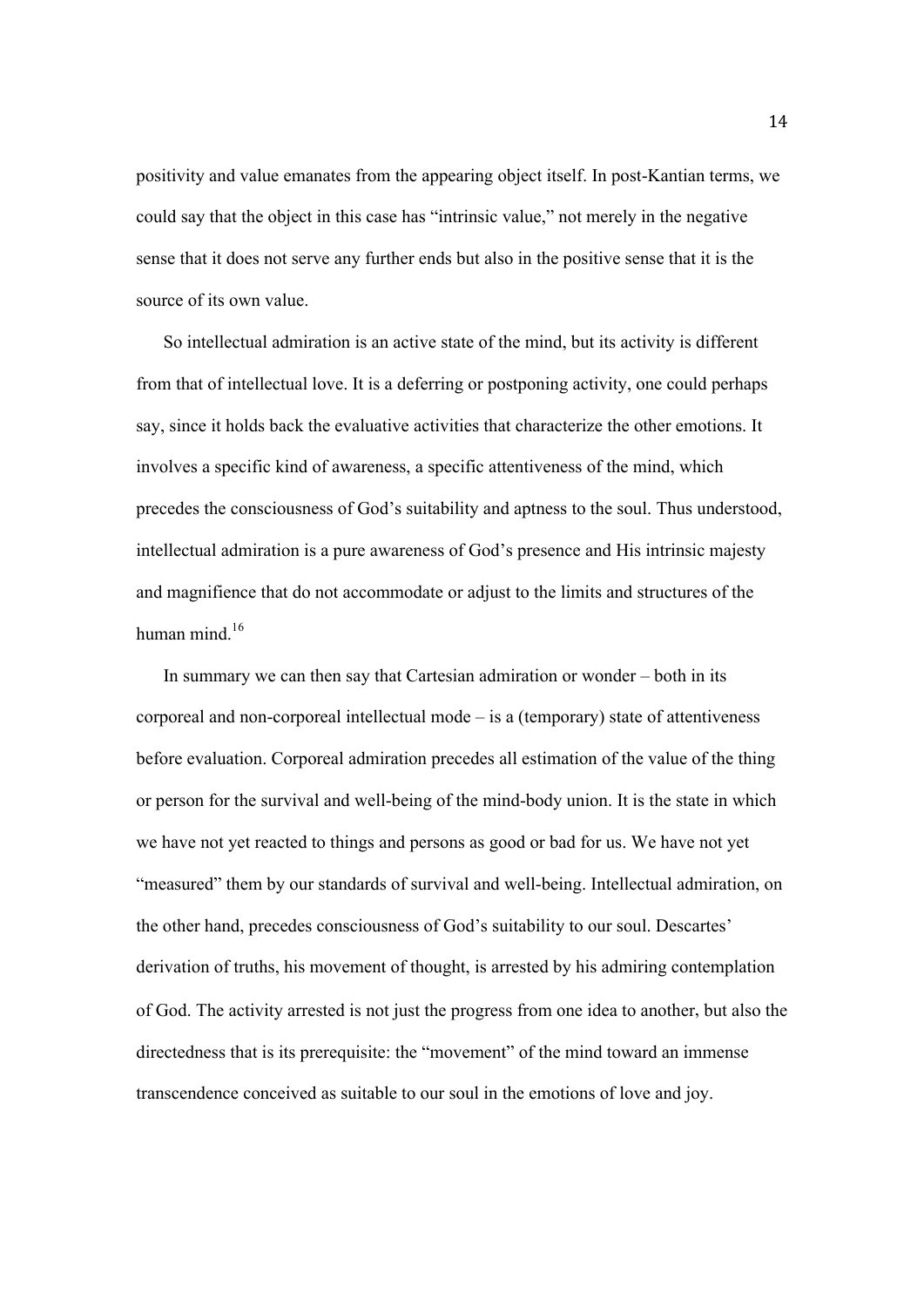In both cases of admiration, there is a specific attitude, corporeal or spiritual, of attending to something or someone (the intentional object in the technical sense of the word) before evaluating its suitability, aptness, appropriateness or fit to oneself. This attitude is specific in combining passivity and activity in a way that differs from all the other emotions: I am actively attending to the other, looking at and listening to the other, as she appears independently of all evaluative activities that are based on my own standards of goodness and beauty.

## Admiration of human persons

As we have seen, Descartes' analysis entails the idea that admiration necessarily participates or is involved in the other basic emotions, and this holds both in the case of corporeal emotions and intellectual emotions. This can be conceptualized by saying that admiration or wonder is a preparatory phase and a necessary component in all other emotions and its function is to guarantee that we are able to relate to what is unfamiliar and unexpected or even unprecedented to us. Understood in this way, admiration awakens us to the presence of an emotive object and prepares ground for its specific effects on us.<sup>17</sup> To put it differently, we could say that admiration allows us to attend to the object in its being, independently of our standards of goodness and badness and our habits of reaction and action, but that this preparatory phase must then by replaced by an evaluative act for the emotion to be completed. Phenomenologically, this idea can be developed in several different ways: one can either propose that the possibility of a nonevaluative pure perception is implicated by all emotive experiences or alternatively argue that pure perception is merely a dependent moment of concrete experiences,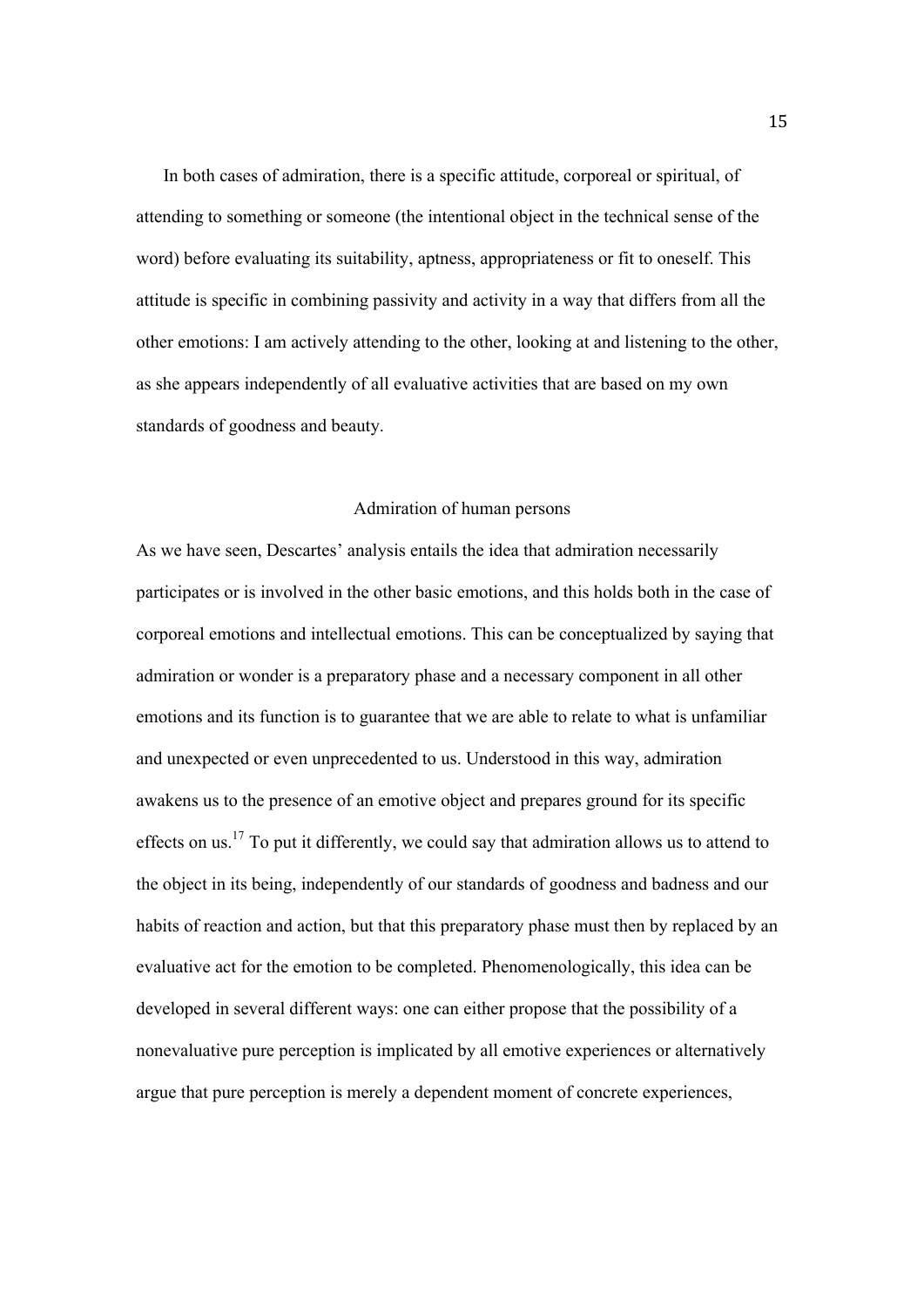distinguished by abstractive thinking and not experiencable as such (e.g. Drummond 2013a).

In Descartes' account, only God is able to evoke a nonevaluative positive attentiveness in us. All emotive relations between human beings, and thus also all our mutual relations of love, are pervaded by self-care. We evaluate one another always by the standards of our own personal life and/or by the general standards of human life.<sup>18</sup> However, all such emotions also involve the nonevaluative state of admiration as a necessary component and precondition, and this allows them to transcend considerations of personal well-being and self-care. Without admiration, we would remain attached to the good things that we already possess and the gentle persons whom we already know and could not relate to anything unfamiliar or unknown. We would not be able to notice anything that differs from our expectations and preconceptions but would constantly navigate in the world on the basis of our natural and habitual emotions, positive and negative.

Levinas's (1947, 1961) and Irigaray's (1984) appropriation of the Cartesian concept of admiration is based on the idea that we can cultivate the nonevaluative state of admiration that is involved in our emotions. In the case of the passion of love, this means that we can reflectively focus on this nonevaluative element in our loving and put emphasis on it when relating to the beloved object.<sup>19</sup> Admiration allows us to suspend our movements towards the lovable object and thus it makes possible a retrieval of the first impression in which the beloved object can show itself in its own right, independently of the value that it has for us. For Descartes, such interruptions of evaluation have primarily an epistemic importance: they allow us to gain new knowledge of the objects that we love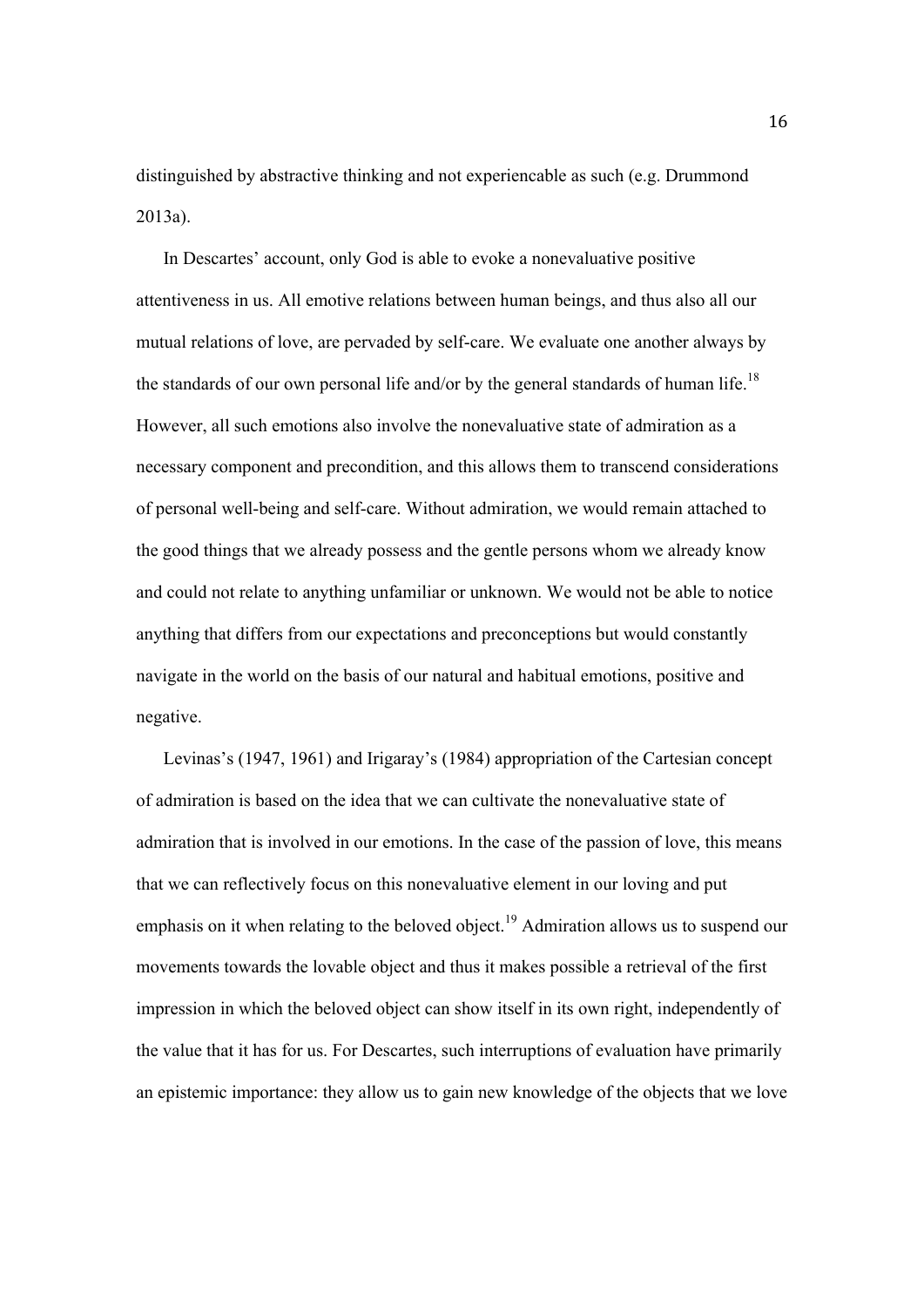or hate. But Levinas's and Irigaray's discourses make clear that admiration is also needed in any attempt to learn to love human persons in a more adequate way. When the object shows itself in its own right, independently of its suitability and beneficence to us, we are able to study, not just the object, but also our approach to it and the relation between our loving and the beloved other.

Here I want to add one consideration to the view that Levinas and Irigaray develop on admiration. This concerns the role of esteem and contempt in Descartes' system of passions. Whereas the other passions involve admiration or wonder as a necessary component, the passions of esteem and contempt also function as specifications or modifications of pure admiration. Esteem is the emotion that we feel when something surprises us by its magnitude, and contempt is the contrary emotion that we feel in face of something small or meagre: "Wonder is joined to either esteem or contempt, depending on whether we wonder at how big the object is or how small" (AT XI §54, 373–  $374/350$ .<sup>20</sup> This implies that, in addition to pure admiration, personal love can also involve the emotion of esteem or that of contempt, depending on how its object is conceived: as magnificent and imperial or alternatively as void and poor. Since human persons are compounds of mind and body—not pure spirits or mechanical machines they can be esteemed both for the magnitude of their bodily properties (exceptional strength or boundless beauty, for example) and for the greatness of their mental capacities and powers (sharpness of intelligence or inexhaustibility of humour). Admiration and its two modifications, esteem and contempt, thus introduce an object-orientated comparative space within emotions, independent of considerations of our own sustenance and wellbeing.<sup>21</sup> We can wonder at and esteem the magnitude of another person even in cases in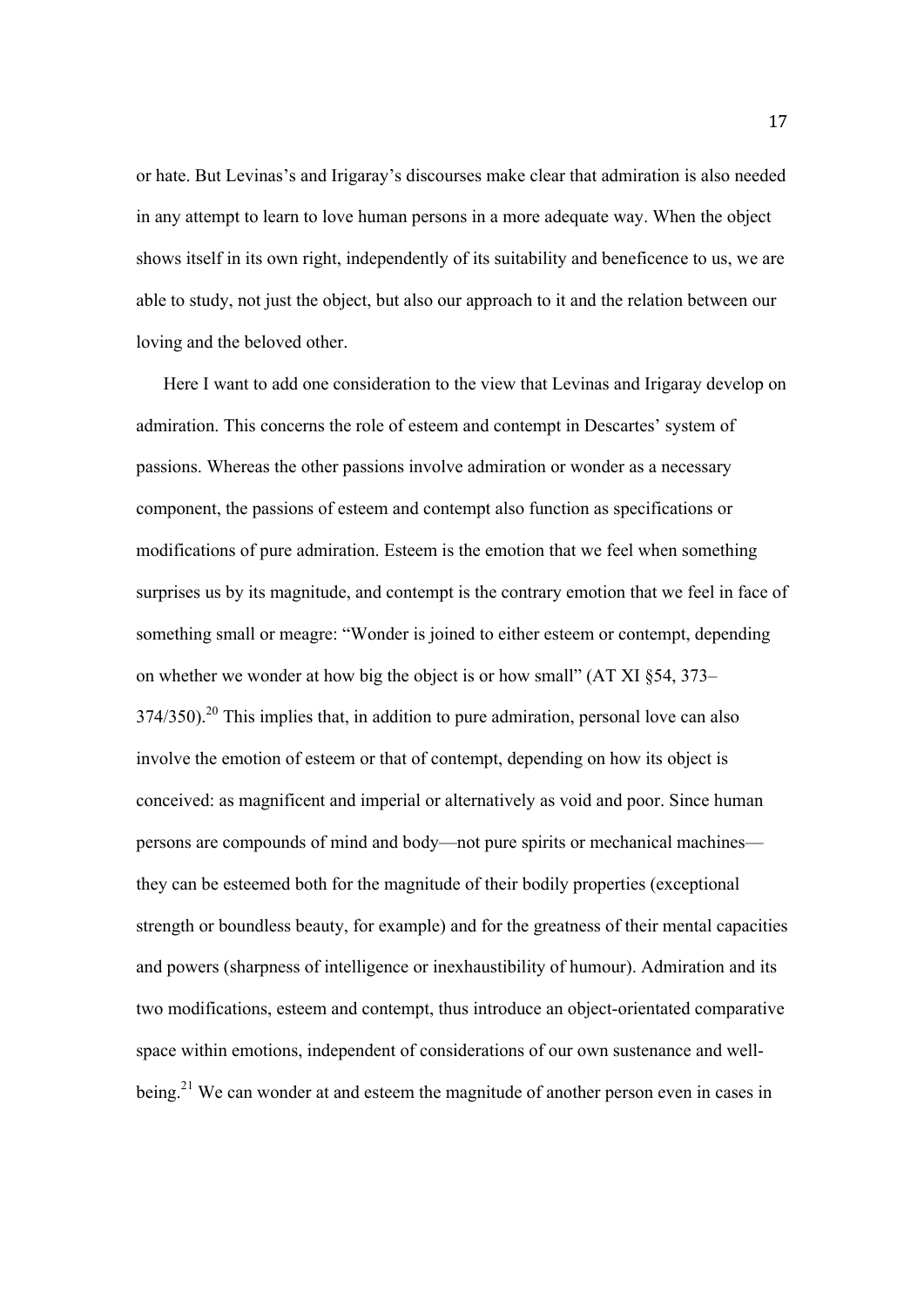which she does not advance our life in any way, and conversely we can feel contempt for a person even if we would feel that her presence is necessary for our well-being. Descartes develops this idea systematically, distinguishing between three different types of love: simple affection, friendship and devoted love. We read:

If [a person] has less esteem for that object than for himself, he has only a simple affection for it; if he esteems it with himself, it is called "friendship"; and when he has more esteem for it than for himself, his passion for it may be called "devotion" … [W]e can also have devotion for our sovereign, our country, our town, and even for a particular person whom we esteem much more highly than we esteem ourselves. (AT XI §83, 390/357)

There is, however, another important aspect in Levinas's and Irigaray's appropriation of Descartes. Both refer in their discussions of love, not just to Descartes's theory of the passions, but also to his account of intellectual love and admiration. More precisely, both Levinas and Irigaray draw from Descartes's analysis of intellectual love, as an emotive relation to God's infinite perfections, when theorizing erotic relations between human beings. But rather than conceiving human love as an overflow or surplus of God's infinite love, as many phenomenologists have done (e.g. Scheler [1913] 1960, [1916] 1957, [1923] 1973, Marion [1986] 1999, Poellner 2012, Steinbock 2016),<sup>22</sup> both argue that each human being carries an analogous infinity in herself and that love between human beings must therefore be understood as a relation between two infinities, or, better, two finite beings that both harbor infinite depths in their core selves.<sup>23</sup>

What these Cartesian reflections help us articulate, I think, is the intuition that personal love is not just one emotion among other emotions, not just one type of love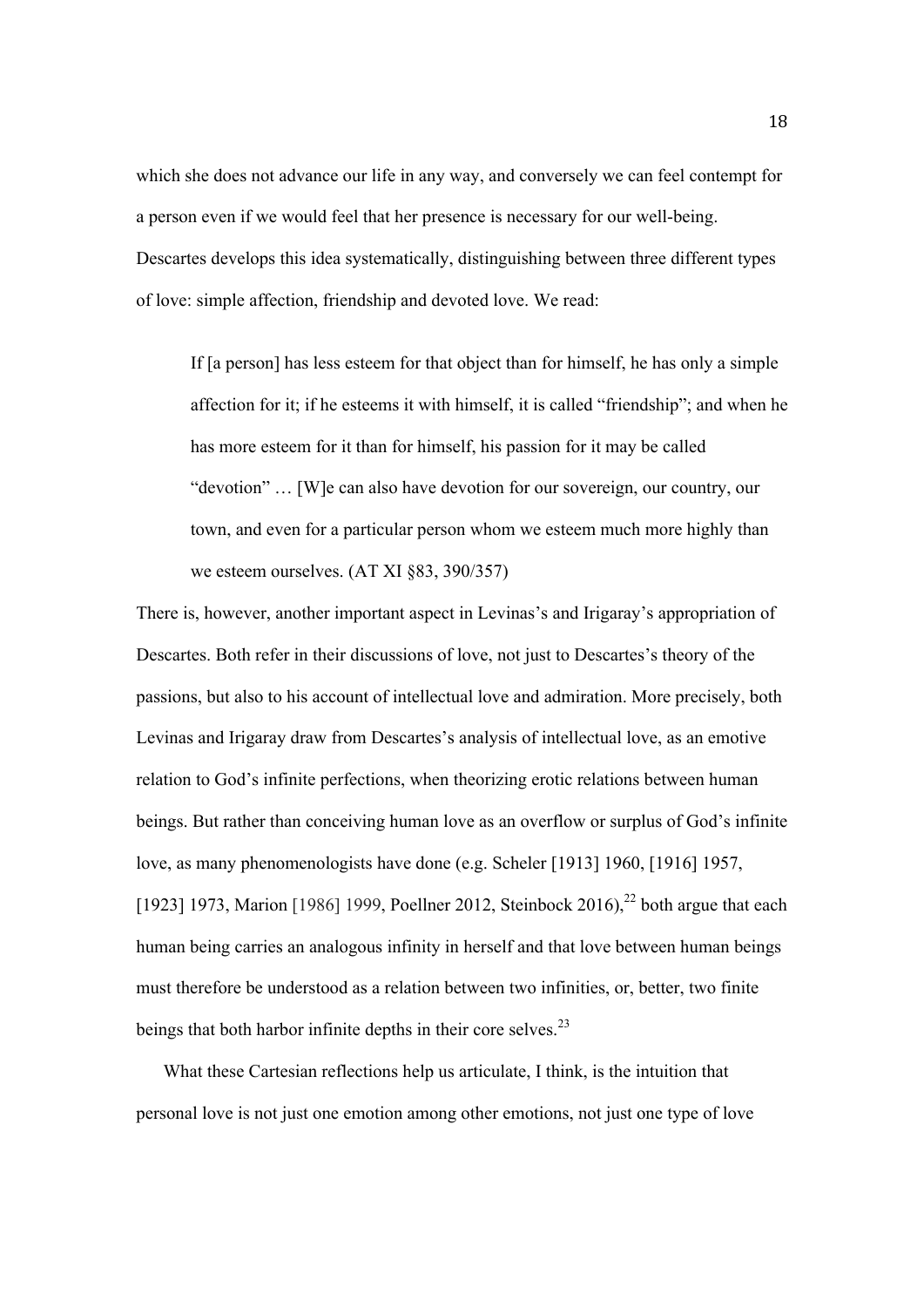among other loves but is also, due to the admiration-component involved in it, potentially a transformative condition that allows us to relate in a new way, not just to this or that object, but to the world as a whole. In the case of personal love, we are related, not just to an object—a value-object—but also to another thinking, perceiving, feeling, and willing subject. In the light of Descartes's discourse, this involves two dimensions: (i) the person as another subject of evaluative and volitional acts, analogous to us and thus operating on the basis of her own standards of well-being and sustenance which may differ from ours, and (ii) the person as an imperial source of values, analogous to God and thus infinitely transcending all our standards of evaluation.

If we model love on Cartesian admiration, then this emotion is not merely a relation to a value, but is also and more crucially a relation to an infinite source of alien values which, when encountered, interrupt our affective and emotive dealings, restrain our evaluations, and delimit or relativize ourselves as evaluative subjects. The other person is admired, not merely because she is good, but also because she appears to us as an alien source of values, analogous to ourselves but irrecoverably separate from us, and infinitely so. In other words, admiration is the one emotion that allows us to relate to what is alien to us, not just here and now, but endlessly so, and thus allows us to put limits, in reflection, to our own valuations. So what is specific to admiration in the Cartesian setting is this transformative character: the admired other challenges our emotive lives comprehensively and thus changes our relations to ourselves, to the world and to human beings.

Both Levinas and Irigaray argue that traditionally the emotion of admiration has been devoted to God and designated for religious and theological purposes, and that we must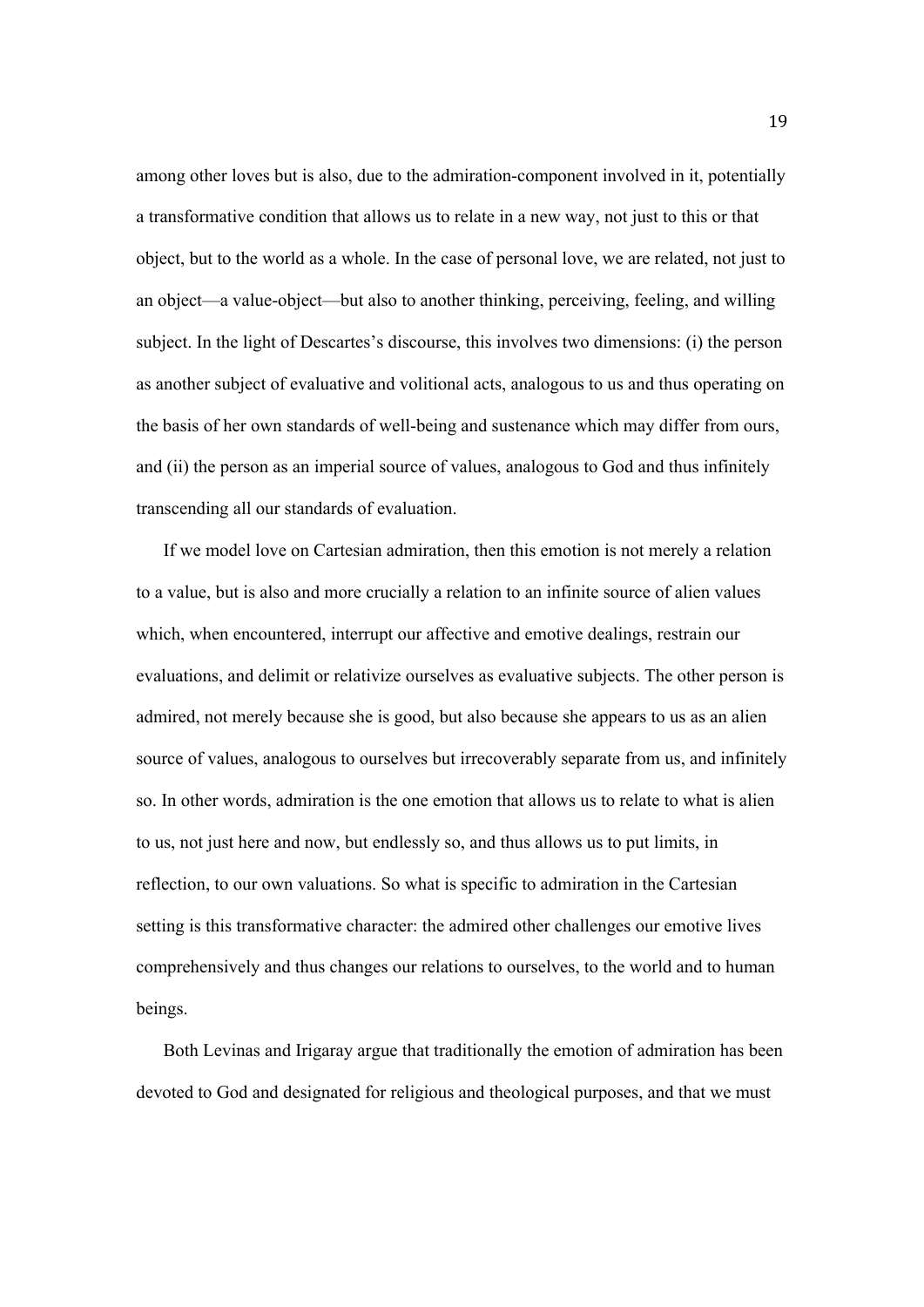learn to make space for this emotion also in our mutual relations with one another as mundane persons. Irigaray adds to this the command of "returning" the emotion of admiration to the carnal relation between man and woman, that is, between human persons of different sexes. The core of her argument is the idea that the Cartesian concept of admiration is necessary for the critique of the concepts of opposition, assimilation and fusion that dominate and burden our discourses of erotic love and especially our conception of love between man and woman. She opens her discourse on human emotions in *An Ethics of Sexual Difference* with the following statement:

The feeling of surprise, astonishment, and admiration or wonder in the face of the unknowable ought to be returned to its locus: that of the sexual difference. The passions have either been repressed, stifled, or reduced, or reserved for God. Sometimes a space for admiration or wonder is left to works of art. But it is never found to reside in this locus: between man and woman. Into this space came attraction, greed, possession, consummation, disgust, and so on. But not that admiration or wonder which beholds what it sees always as if for the first time, never taking hold of the other as its object. It does not try to seize, possess, or reduce this object, but leaves it subjective, still free. (Irigaray 1984, 20/13)

Irigaray argues that for the realization of this possibility we need to return again to the origins of our philosophical discourses on love, that is, to Plato's *Symposium*, and to reconsider its teaching about love and the role of beauty in erotic relationships in the light of Descartes' teaching on admiration.

I try to follow this advice and end my exposition by a reflection of erotic love as generation in order to make space for a reconsideration of sexual difference in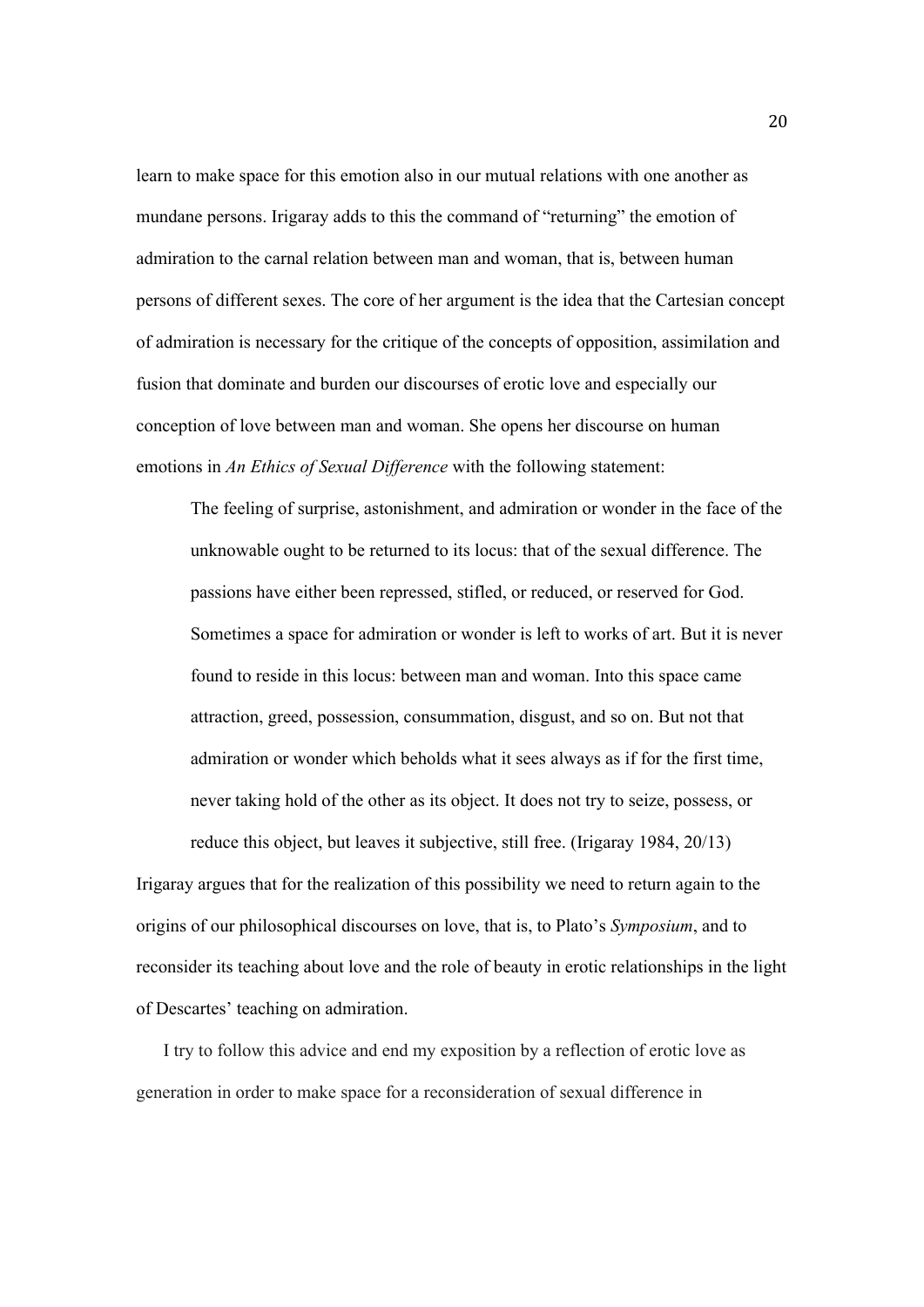contemporary philosophy of emotions.

As we saw at the beginning of the essay, Socrates defines love as "desire for the perpetual possession of the good," but as was also brought out at the beginning, this definition is complicated by further considerations. One complication stems from our earthly existence. Following Diotima's teaching, Socrates argues that as mortal beings we can possess the good perpetually only by constantly generating and regenerating it (*Symp*. 206b). This insight motivates a new definition of love. Love should not be assimilated with desire for the possession of the good but must also be understood as "generation *in the beauty*" or "giving birth *in beauty* (*tokos en kalô*)" (206b7–208e5, my emphasis).

However, there is a crucial linguistic matter here that needs attention since it has wide-ranging implications to our conception of personal love and the role of beauty in loving. In other words, one must be careful with the interpretation of the text and pay attention to Plato's exact choice of words. The original characterization provided in the *Symposium* for the generative activity essential to love is not univocal but is twofold: Plato uses two different verbs, "γενναω" (*génnao*, masculine) and "τικτω" (*tikto*, feminine), the former meaning begetting or conceiving and the latter meaning bearing and birthing. He starts his exposition with the masculine term " $\gamma$ ενναω" but then switches to the feminine term " $\tau$ <sup>"</sup> $\tau$ <sup>"</sup> $\tau$ <sup>"</sup> and ends the speech of Socrates with the latter (210d5–6, 212a5–6) (cf. Leitao 2012, 188).

Standard English translations erase this duality, rendering both original verbs " $\gamma$ ενναω" and "τικτω" by neutral English translations, by the terms "giving birth" (Helm 2013), "reproducing" (e.g. Scheffield 2006, 75) and "generating." Some commentators use *The Republic* as an interpretative guide for deciphering the discourses of the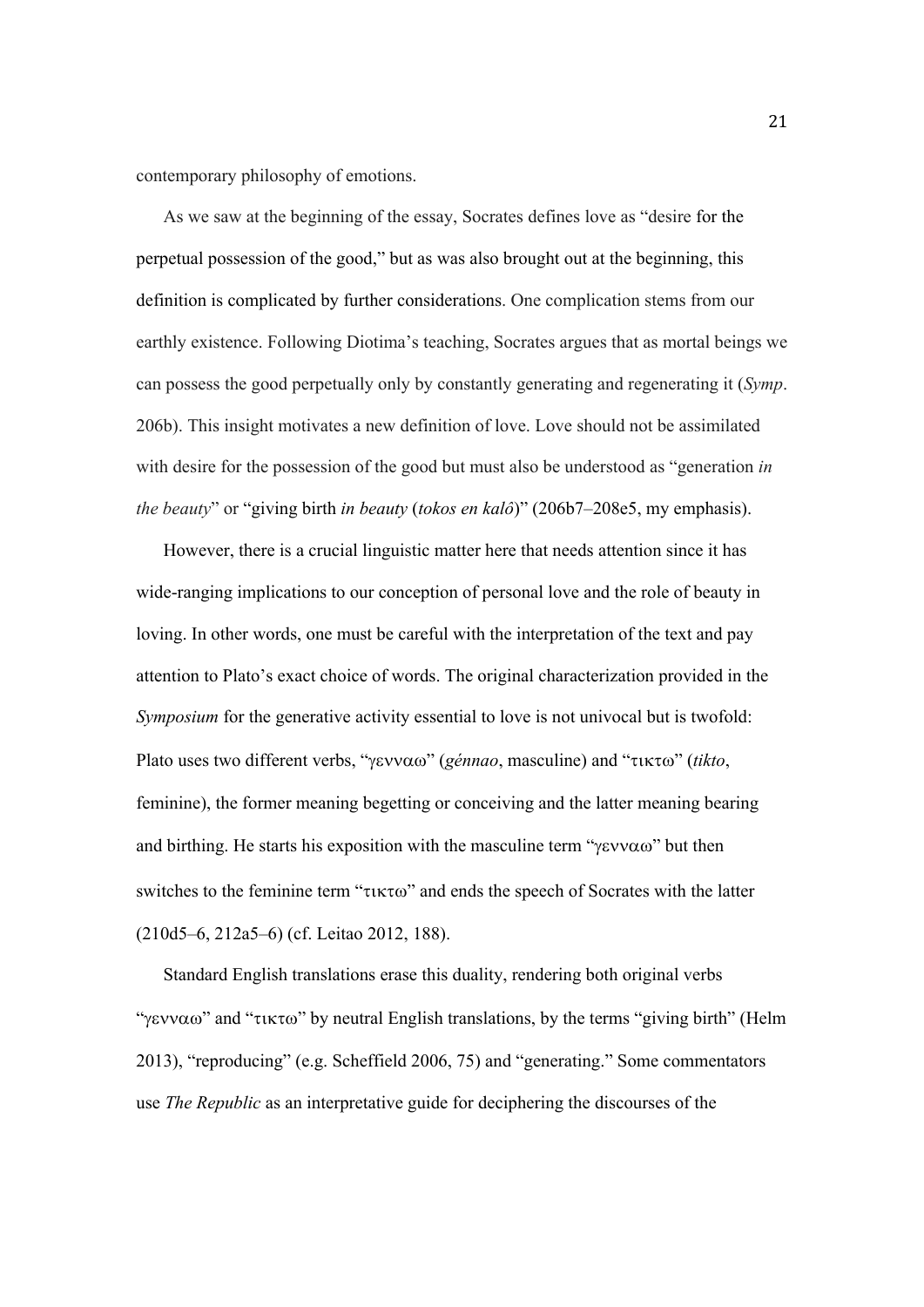*Symposium*. This choice suggests that the masculine term " $\gamma \epsilon \nu \nu \alpha \omega$ ," used consistently in *The Republic* (Rep. 490b5–7), would also capture the core idea of generation in the *Symposium*. Consequently the dual activity discussed by Socrates and his friends at the banquet is assimilated with the single activity of begetting or conceiving (and even ejaculating; see Pender 1992).

Thus, we move from a heterogeneous model of generation to a homogenous one: whereas the original Greek text thematizes a duality of *two different activities* – inseminating and begetting, on the one hand, and bearing and giving birth, on the other hand – our contemporary commentaries either describe the process in neutral terms or else use masculine terms that refer only to the generative activities and functions of men. What is lost in such translations and interpretation is the idea that the two lovers are capable of endless generation only by combining their diverse powers, that is, their creative activities and functions that differ in kind and origin.

And further we also lose grasp of the role of beauty in the process. As long as the two partners are conceived as originally or essentially different in their generative capacities and activities, beauty can be understood as having the role of mediator (cf. Irigaray 1984). The two are different, originally and essentially so, but both are capable of performing their own particular activities in a beautiful manner, so *beautifully* and *harmoniously*. Thus the two are united by the modality or mode of acting, not by any shared activity. But when the two verbs " $\gamma$ ενναω" and "τικτω" are translated by one and the same verb, "to generate," "to reproduce" or "to give birth," we switch from the model of two activities (and two types of agents) to the model of one activity (and one type of agent, neutral or masculine), and lose the possibility of understanding beauty as mediator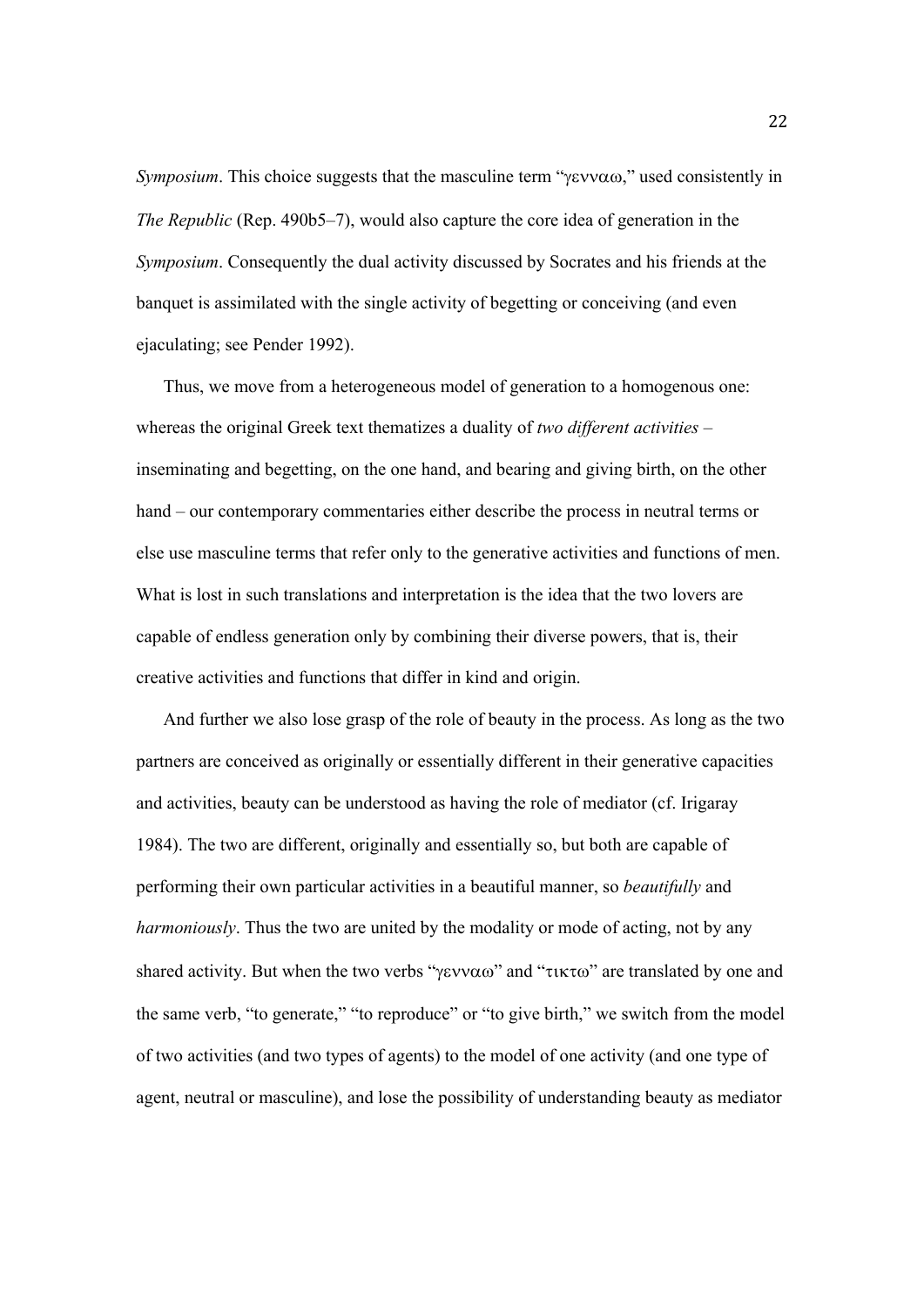between the two lovers. Beauty cannot any more have the necessary role as a specific mode of relating but becomes substantialized and is confused with the intentional object of love (the beloved one) or else with the end results of loving (child, poetry, law, virtue, speech).

## References

- Alanen, Lilli. 2009. *Descartes Concept of the Mind*. Cambridge, Mass.: Harvard University Press.
- Beauvoir, Simone de. 1947. *Pour une morale de l'ambiguïté*. Paris: Gallimard. English translation: *The Ethics of Ambiguity*. Trans. Bernard Frechtman. New York: Carol Publishing Group Editions, 1994.
- Beyssade, Jean-Marie. [1968] 1983. "Réflexe ou admiration: sur les mécanismes sensorimoteurs selon Descartes." In *La passion de la raison: Homage à Ferdinand Alquié*. Ed. J. L. Marion and J. Deprun. Paris: Presses universitaires de France.
- Beyssade, Jean-Marie. 2008. "Descartes' 'I am a thinking thing' versus Kant's 'I think.'" In *Kant and the Early Moderns*. Es. Daniel Garber & Béatrice Longuenesse. Princeton, N.J.: Princeton University Press.
- Brontë, Charlotte. 1864: *Jane Eyre*. New York: Carleton.
- Brown, Deborah J. 2006. *Descartes and the Passionate Mind*. Cambridge: Cambridge University Press.
- Cicovacki, Predrag. 2014. *The Analysis of Wonder: An Introduction to the Philosophy of Nicolai Hartmann*. London: Bloomsbury.

Descartes, René. 1964–1976. *Œuvres de Descartes I–XII*. Ed. Charles Adam and Paul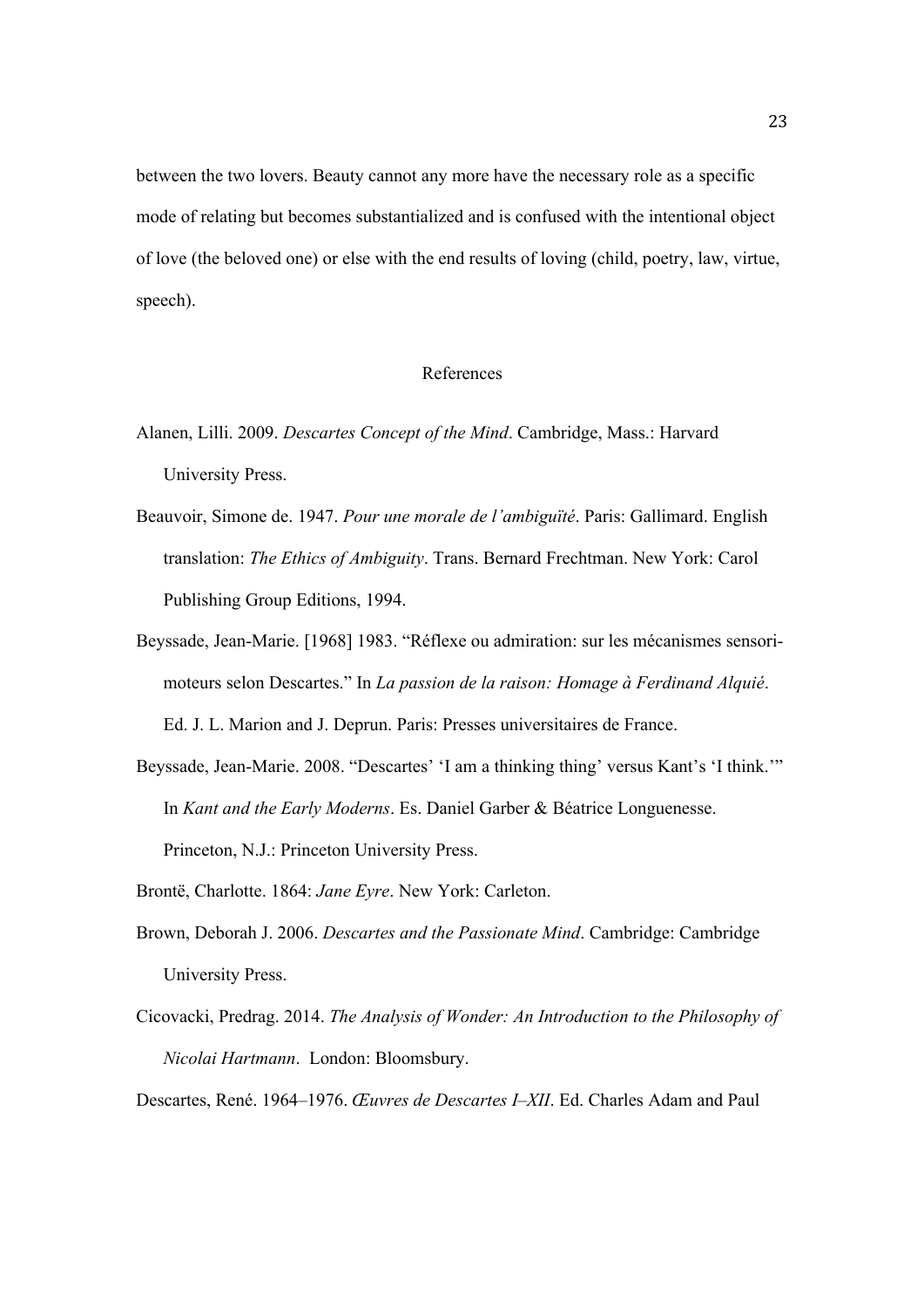Tannery. Revised ed., Paris: Vrin/C.N.R.S. English translation: *The Philosophical Writings of Descartes, Volumes I–III*. Trans. J. Cottingham, R. Stoothoff, and D. Murdoch. Cambridge: Cambridge University Press, 1984–1991.

- Dolezal, Luna. 2015. *The Body and Shame: Phenomenology, Feminism, and the Socially Shaped Body*. Lanham, Md.: Rowman and Littlefield.
- Drummond, John. 2013a. "The intentional structure of emotions." In *Logical Analysis and the History of Philosophy / Philosophiegeschichtliche und logische Analyse* 16, 244–263.
- Drummond, John. 2013b. "Love, admiration, and the varieties of founding relations." Annual meeting of the *Husserl Circle*, University of Graz.
- Drummond, John. 2015. "Exceptional love?" In *Feeling and Value, Willing and Action*. Ed. Martha Ubiali and Marle Wehrle, 51–69. Dordrecht: Springer.

Frankfurt, Harry. 2004. *The Reasons of Love*. Princeton, N.J.: Princeton University Press.

- Frigo, Alberto. 2016. "A very obscure definition: Descartes's account of love in the *Passions of the Soul* and its scholastic background." *British Journal for the History of Philosophy*, 24/6: 1097–1116.
- Gombay, André. 2007. *Descartes*. Malden, Mass.: Wiley-Blackwell.
- Hartmann, Nicolai. [1926] 1962. *Ethik*. 4<sup>th</sup> unchanged edition. Berlin: Walter de Gruyter.
- Helm, Bennett. 2013. "Love." *The Stanford Encyclopedia of Philosophy* (Fall 2013 Edition). Ed. Edward N. Zalta, URL =

http://plato.stanford.edu/archives/fall2013/entries/love/.

Heinämaa, Sara and Timo Kaitaro. 2017. "Descartes' notion of the mind-body union and its phenomenological expositions.". In *The Oxford Handbook of the History of*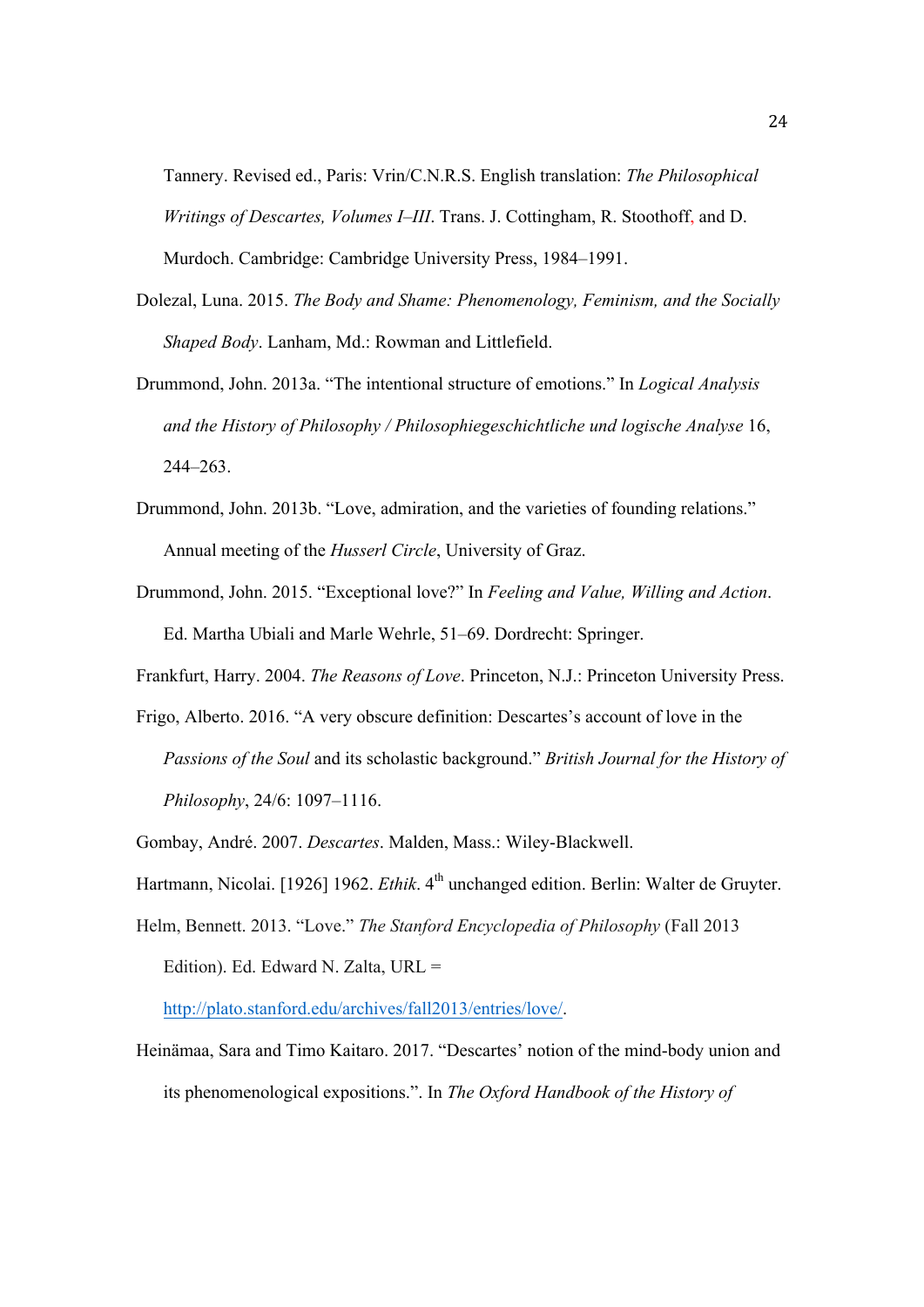*Phenomenology*. Ed. Dan Zahavi. Oxford: Oxford University Press, forthcoming.

- Hobbs, Angela. 2006. "Female imagery in Plato." In *Plato's Symposium: Issues in Interpretation and Reception*. Ed. J. Lesher, D. Nails and S. Sheffield, 252–71. Washington, D.C.: Center for Hellenic Studies.
- Husserl, Edmund. 1952. *Ideen zu einer reinen Phänomenologie und phänomenologischen Philosophie, Zweites Buch: Phänomenologische Untersuchungen zur Konstitution, Husserliana IV*. Ed. Marly Bimel. Den Haag: Martinus Nijhoff. In English *Ideas Pertaining to a Pure Phenomenology and to a Phenomenological Philosophy, Second Book: Studies in the Phenomenological Constitution*. Tr. Richard Rojcewicz and André Schuwer. Dordrecht, Boston, London: Kluwer Academic Publishers, 1993.
- Irigaray, Luce. 1984. *Éthique de la difference sexuelle*. Paris: Gallimard. English translation: *An Ethics of Sexual Difference*. Trans. Carolyn Burke and Gillian C. Gill. Ithaca: Cornell University Press, 1993.
- James, Susan. 1997. *Actions and Passions: The Emotions in Seventeenth-Century Philosophy*. Oxford: Oxford University Press.
- Kaposi, Dorottya 2011: "Descartes on the excellent use of *Admiration*." In *Philosophy Begins in Wonder: An Introduction to Early Modern Philosophy*. Ed. Michael Funk Deckard and Péter Loson, 107–118. Cambridge: James Clarke & Co.
- Kelly, Eugene. 2011. *Material Ethics of Value: Max Scheler and Nicolai Hartman*. Dordrecht: Springer.
- Kierkegaard, Søren [1843] 1950. *Frygt og Bæven, Dialektisk lyrik, in Værker i udvalg II: Filosofen og teologen*. Copenhagen: Nordisk forlag. English translation: *Fear and Trembling – Repetition, Kierkegaard's Writings, VI*. Trans. Howard V. Hong and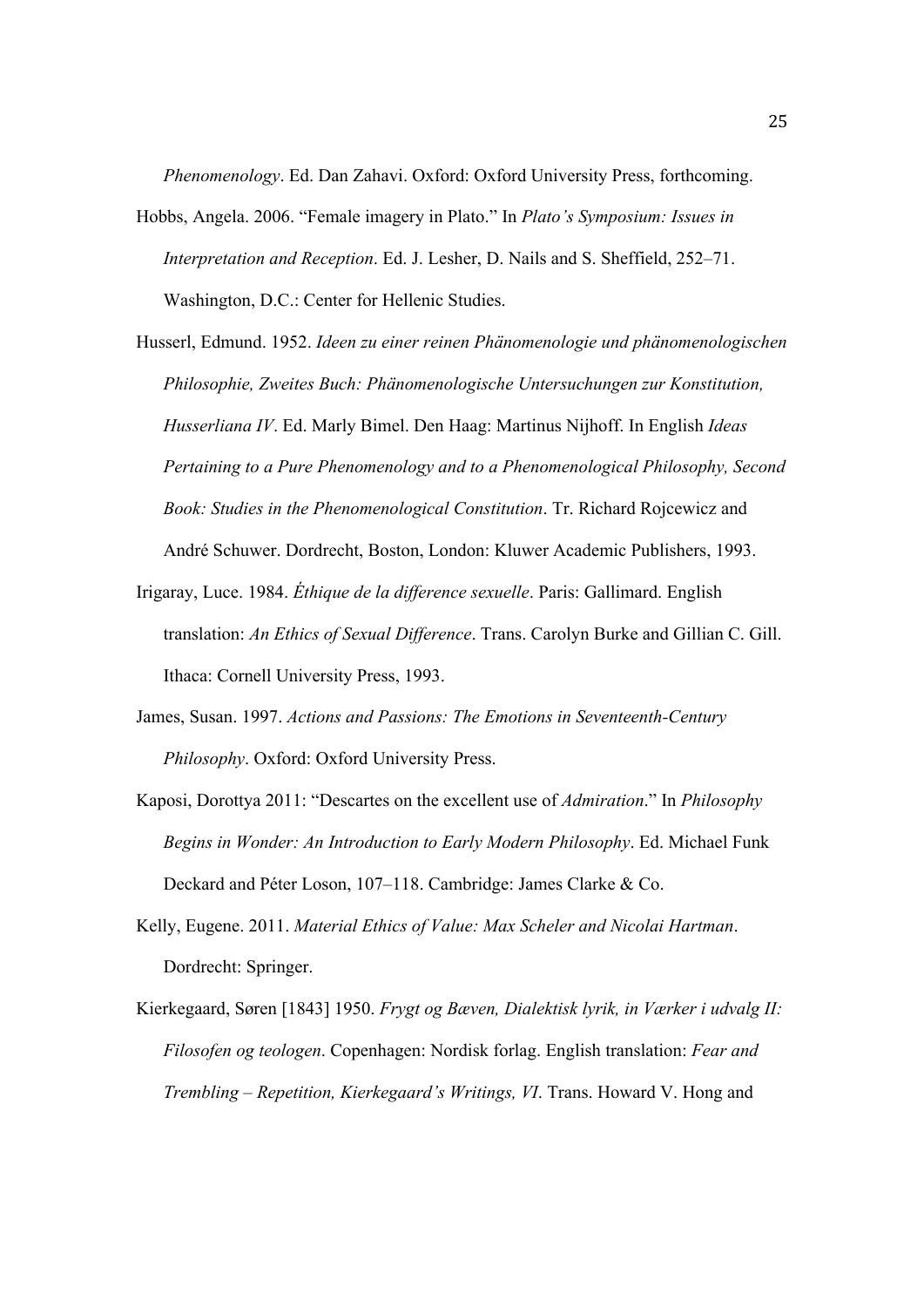Edna H. Hong. Princeton, N.J.: Princeton University Press, 1983.

- Korsisaari, Eva. 2006. *Tule rakkaani! Naisen ja miehen välisestä erotiikasta kirjallisuuden rakkauskuvauksissa*. Helsinki: Teos.
- Landweer, Hilge. 1999. *Scham und Macht: Pänomenologische Untersuchungen zun Sozialität eines Gefühls*. Tübingen: Mohr Siebeck.
- Lear, Gabriel Richardson. 2007. "Permanent beauty and becoming happy in Plato's *Symposium*." In *Plato's Symposium: Issues in Interpretation and Reception*. Ed. James Lesher, Debra Nails and Frisbee Sheffield. Washington, D.C.: Center for Hellenic Studies.
- Leitao, David D. 2012. *The Pregnant Male as Myth and Metaphor in Classical Greek Literature*. Cambridge: Cambridge University Press.
- Levinas, Emmanuel. [1947] 1994. *Le temps et l'autre*. Paris: Quadrige/PUF. English translation: *Time and Other*. Trans. R.A. Cohen. Pittsburgh: Duquesne University Press, 1987.
- Levinas, Emmanuel. [1961] 1980. *Totalité et infini: Essai sur l'extériorité*. The Hague: Martinus Nijhoff. English translation: *Totality and Infinity*. Trans. Alphonso Lingis. Pittsburgh: Duquesne University Press.
- Marion, Jean-Luc. [1986] 1999. *On Descartes' Metaphysical Prism: The Constitution and the Limits of Onto-theo-logy in Cartesian Thought*. Trans. Jeffrey L. Kosky. Chicago: The University of Chicago Press.
- Pender, E.E. 1992. "Spiritual pregnancy in Plato's *Symposium*." *The Classical Quarterly*  $42 \cdot 72 - 86$
- Plato. 1997. *The Republic*. Trans. G.M.A Crube; rev. C.D.C Reeve. In *Plato Complete*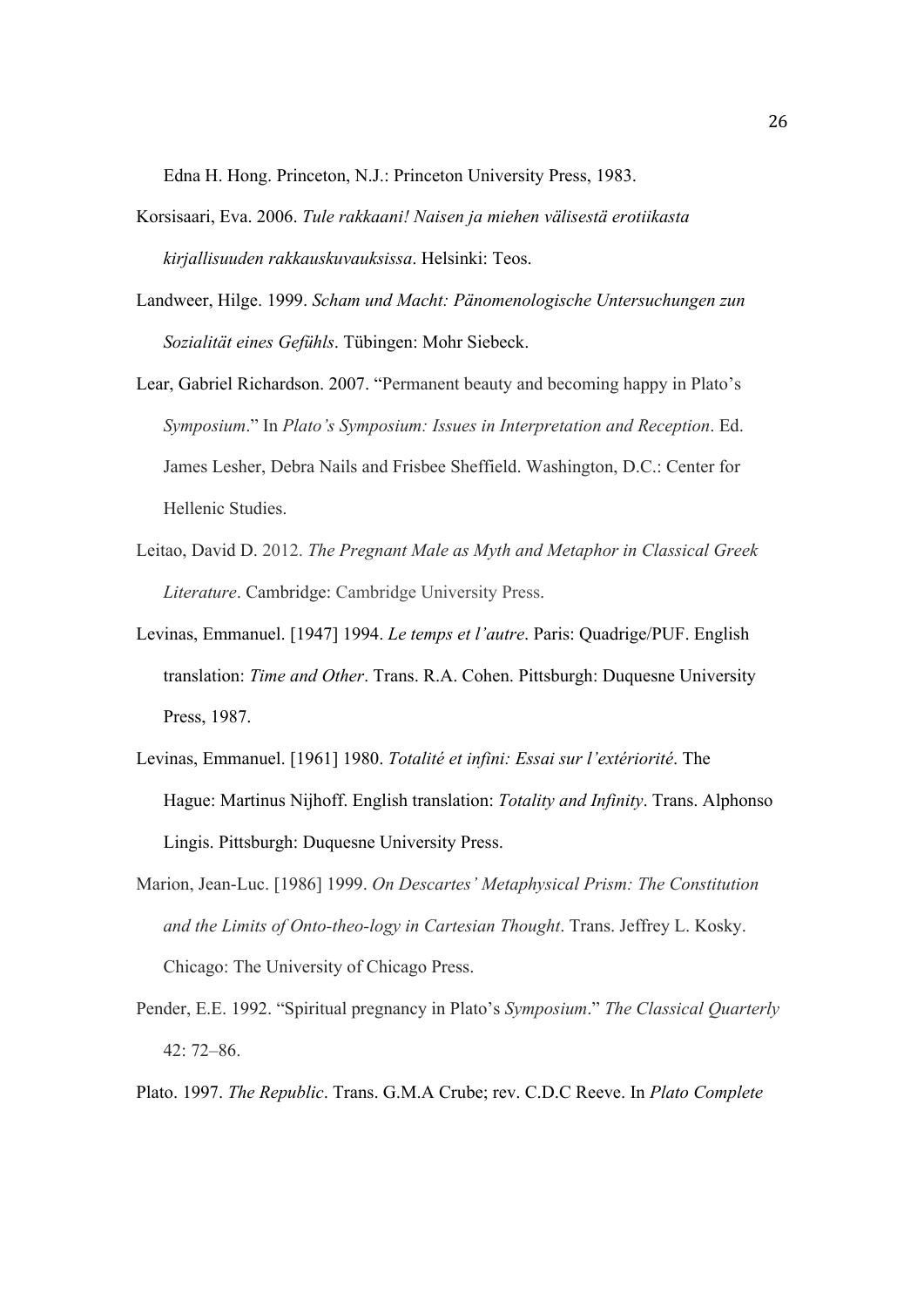*Works*. Ed. John M. Cooper. Indianapolis, Ind.: Hackett Publishing Company.

- Plato. 1997. *The Symposium*. Trans. A. Nehamas and P. Woodruff. In *Plato Complete Works*. Ed. John M. Cooper. Indianapolis, Ind.: Hackett Publishing Company.
- Poellner, Peter. 2012. "Value." In *Routledge Companion to Phenomenology*. Ed. Søren Overgaard and Sebastian Luft, 297–306. London: Routledge.
- Renault, Laurence. 2003. "Nature humaine et passions selon Thomas d'Aquin et Descartes." In *Les passions antiques et médiévales*. Ed. Moreau Besner and Laurence Renault, 249–267. Paris: PUF.
- Rinofner-Kreidl, Sonja. 2009. "Scham und Schuld: Zur Phänomenologie selbstbezüglicher Gefühle." *Phänomenologische Forschungen*, 165–201.
- Rinofner-Kreidl, Sonja. 2012. "Moral philosophy." In *The Routledge Companion to Phenomenology*. Eds. Sebastian Luft and Søren Overgaard, 417–428. London and New York: Routledge.
- Salice, Alessandro and Alba Montes Sánchez. 2016. "Pride, shame, and group identification." *Frontiers in Psychology* 7: 557, doi: 10.3389/fpsyg.2016.00557
- Sandford, Stella. 2010. *Plato and Sex*. Cambridge: Polity Press.
- Sartre, Jean-Paul. [1943] 1998. *L'être et le néant: essai d'ontologie phénoménologique*. Paris: Gallimard. English translation: *Being and Nothingness: A Phenomenological Essay on Ontology*. Trans. Hazel E. Barnes. New York: Washington Square Press, 1984.
- Scheler, Max. [1913] 1957. *Über Scham und Schamgefühl*. In *Gesammelte Werke, Band 10*, 67–154. Bern: Francke.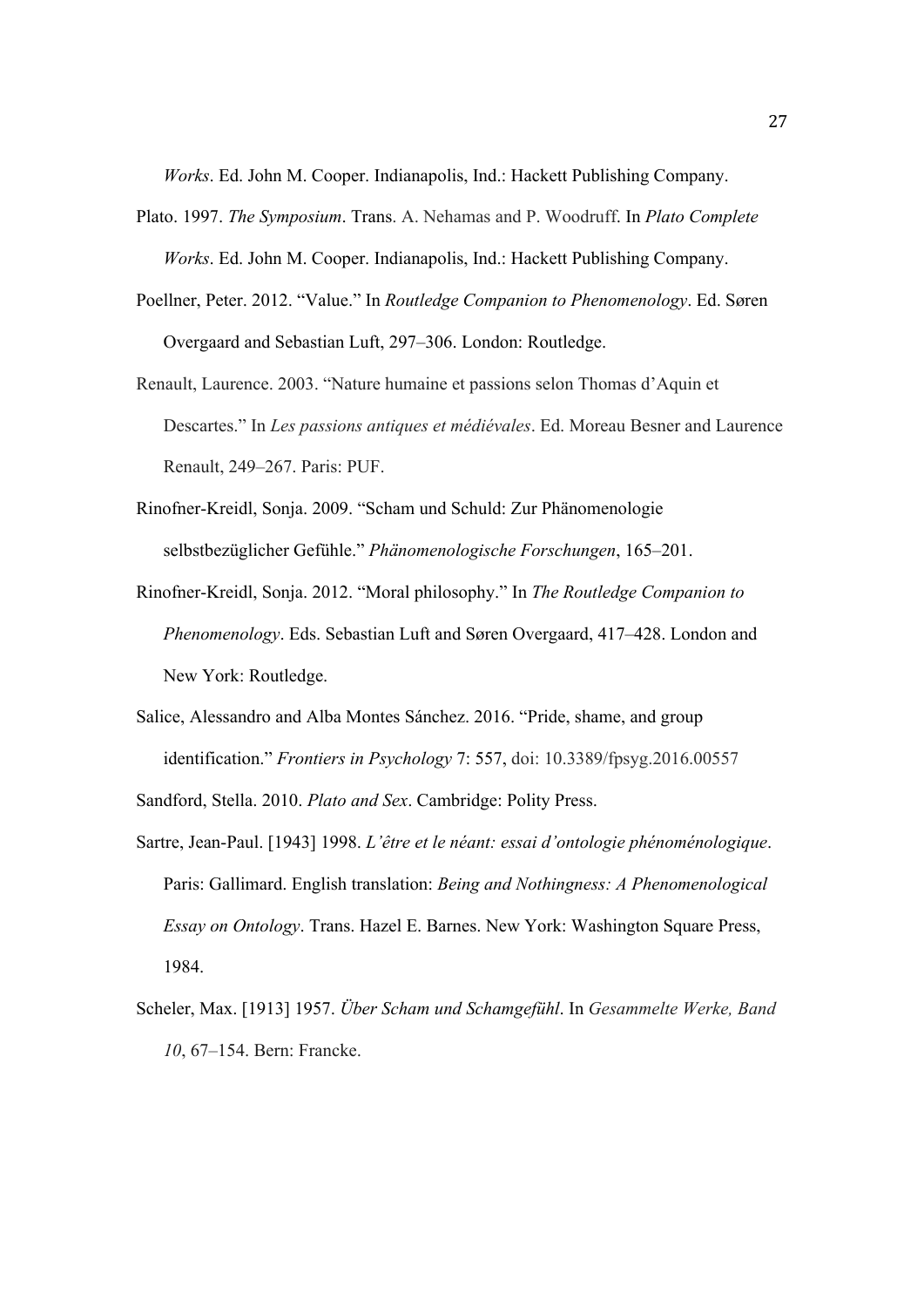- Scheler, Max [1913] 1960: *Der Formalismus in der Ethik und die materiale Wertethik*. Bern: A. Franke AG Verlag. In Englis*h Formalism in Ethics and Non-Formal Ethics of Values: A New Attempt Toward the Foudations of an Ethical Personalism*. Trans. Manfred S. Frings and Roger L. Funk. Evanston. Illinois: Northwestern University Press, 1973.
- Scheler, Max. [1916] 1957: "Ordo amoris." In *Schriften aus dem Nachlass I: Zur Ethik und Erkenntnislehre*, 2<sup>nd</sup> and revised edition. Ed. Maria Scheler, 347–376. Bern: Franke Varlag. In English "Ordo amoris." In *Selected Philosophical Essays*. Ed. David R. Lachterman, 98–135. Evanston: Northwestern University Press. 1973.
- Scheler, Max. [1923] 1973: *Wesen und Formen der Sympathie, Gesammelte Werke VII*, ed. Manfred S. Frings, Bern: Francke Verlag*.* In English *The Nature of Sympathy*. Trans. Peter Heath. London: Routledge and Kegan Paul, 1958.
- Sheffield, Frisbee C. 2006. *Plato's Symposium: The Ethics of Desire*. Oxford: Oxford University Press.
- Steinbock, Anthony. 2014. *Moral Emotions: Reclaiming the Evidence of the Heart.* Evanston, Ill.: Northwestern University Press.
- Steinbock, Anthony. 2016: "The absolute ought, the call, and loving: Toward a phenomenology of vocations in Husserl." Unvited paper presented at the 55<sup>th</sup> annual conference of the *Society for Phenomenology and Existential Philosophy* (SPEP). Salt Lake City, Utah, October 20–22.
- Tuominen, Miira. 2015. "Plato's *Symposium*: *Erôs* of the individual in Diotima's speech." Unpublished research manuscript.

Zahavi, Dan. 2015. *Self and Other: Exploring Subjectivity, Empathy and Shame*. Oxford: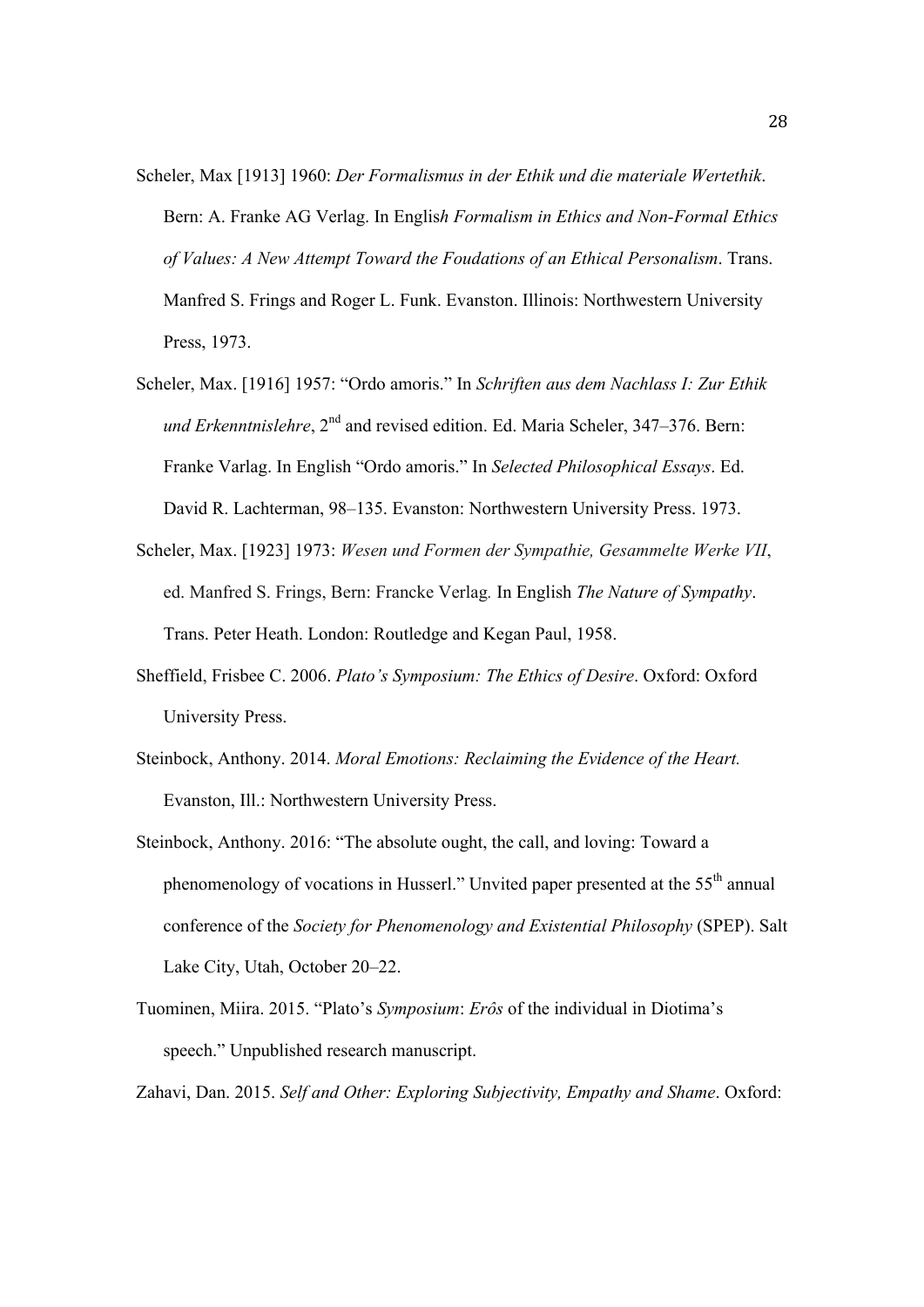Oxford University Press.

 <sup>1</sup> Cf. Nicolas Hartmann's distinction between brotherly love (*agape*), love of the remote ideal (*eros*), love of the radiant virtue of an exemplary individual, and personal love in depth, developed in his *Ethik* (1926). For the mediveal and early modern background of contemporary classifications of types of love, see Frigo 2016.

 $2^2$  Liteature, mythology and fairy tales offer numerous examples of such cases. The best known are probably the Beast loved by Beauty, Cyrano de Bergerac neglected by Roxane for his outlook (but loved for his eloquence), and Jane Eyre's beloved Mr. Rochester, pictured as having "square, massive brow, broad and jetty eyebrows, deep eyes, strong features, grim mouth…" (Brontë 1864, 125).

<sup>3</sup> Socrates' teacher Diotima is called "priestess" in standard English translations of *The Symposium* but in the original Greek text she is merely characterized as "a woman," "a wife" or "a lady" (*guné*) (201d2), and as "a stranger or a strange female person (*xenê*) (Plato *Symp*. 201e). Cf. Hobbs 2006, 252–271; Tuominen 2015, 3.

<sup>4</sup> This view can be called "the appraisal view" of love (cf. Frankfurt 2004; Helm 2013).  $<sup>5</sup>$  The pagination given first refers to the original source, and the pagination that follows</sup> this, after the slash, refers to the English translation. Both sources are given in one and the same entry in the list of references below.

<sup>6</sup> The French term "admiration" that Descartes uses in his *Passions* is usually translated into "wonder" in English. However, I will use the English term "admiration" throughout this paper since it serves my explicative and argumentative aims better than the alterative.

 $<sup>7</sup>$  Much of contemporary phenomenology of intersubjectivity is focused on the so-called</sup> social emotions, i.e. emotions that we experience in front of others. These include the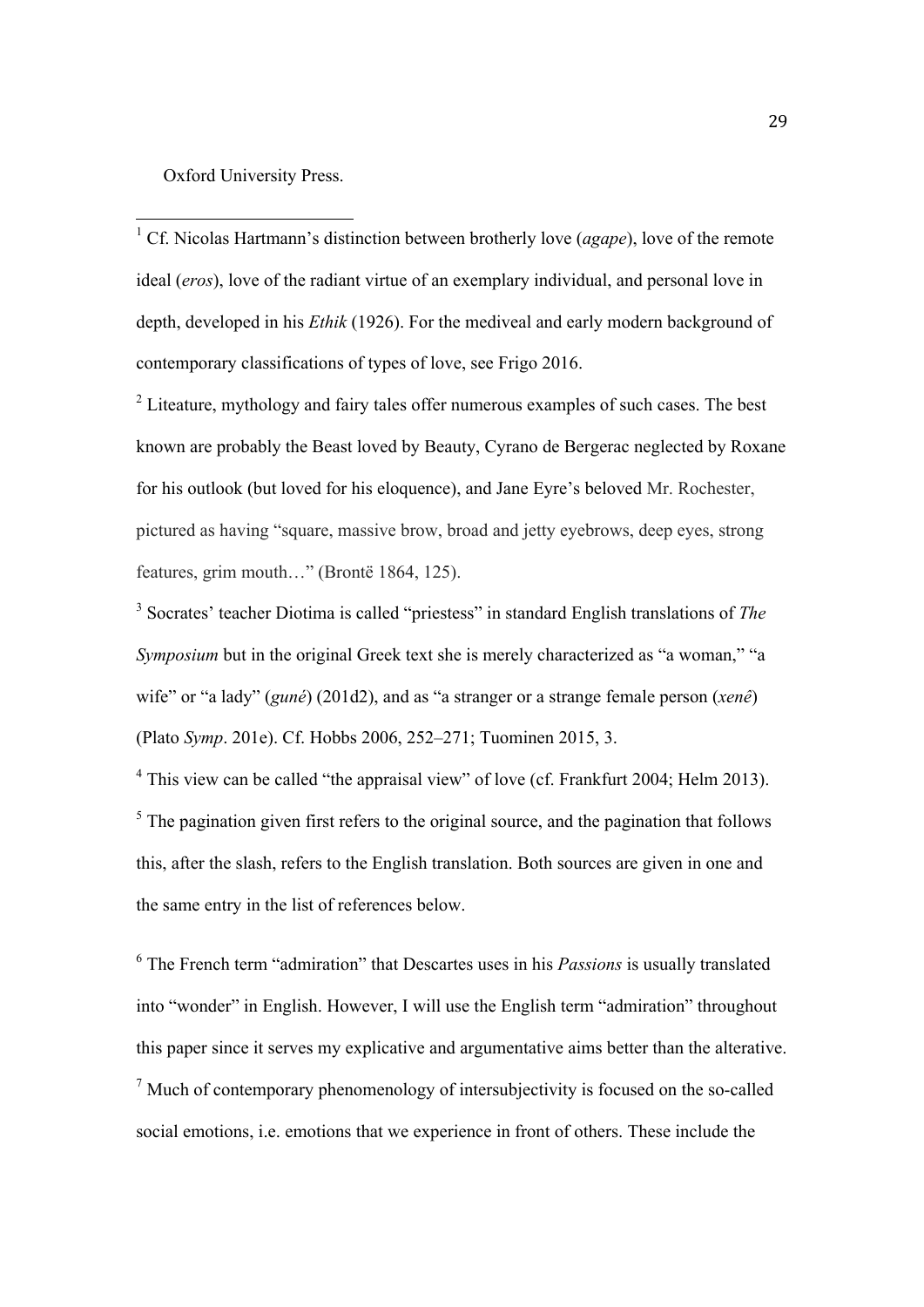emotions of shame, guilt, and pride. See, e.g., Landweer 1999; Rinofner-Kreidl 2009; Steinbock 2014; Zahavi 2015; Dolezal 2015; Salice and Sánchez 2016. It seems to me that this focus is partly due to systematic concerns but partly due to the central role that Scheler's (1913, 1916) and Sartre's (1943) analyses of emotions have in our discussions of intersubjectivity and sociality.

<u> 1989 - Andrea Santa Andrea Andrea Andrea Andrea Andrea Andrea Andrea Andrea Andrea Andrea Andrea Andrea Andr</u>

<sup>8</sup> I will refer to the annotated edition of Descartes's works, *Œuvres de Descartes I–XII*, by Charles Adam and Paul Tannery. The standard procedure is to give the reference by marking first the initials of the names of the editors "AT," then the number of the volume and finally paragraph and/or page numbers(s). For example, since *The Passions of the Soul* has appeared as the XI volume of this edition, its reference is AT XI.

<sup>9</sup> For Descartes, emotive passions in general are one species of the so-called passions of the soul (*passions de l'âme*), a larger category that also includes other types of passions. The other two classes of passions are sensations and sense perceptions. Admiration, love, pride and shame, for example, are emotion-passions; pain and pleasure are sensations; and seeing and hearing are perceptions. In all these states, the body affects the soul or mind and sets it in motion by the mediating movements of the so-called animal spirits. Thus, passions in general are both actions of the body and passions of the mind, these two characterizations being conceptually distinct but concerning one and the same relation. (AT XI §27, 349–350/338–339, AT VIIA §46, 22/208, AT VIIIA §66, 32/216.)

 $10$  In paragraph §79 we read: "Love is a commotion of the soul caused by a movement of the spirits, a commotion that impels the soul to join itself [*de volonté*] to objects that appear to be agreeable to it. And hatred is a spirit-caused commotion impelling the soul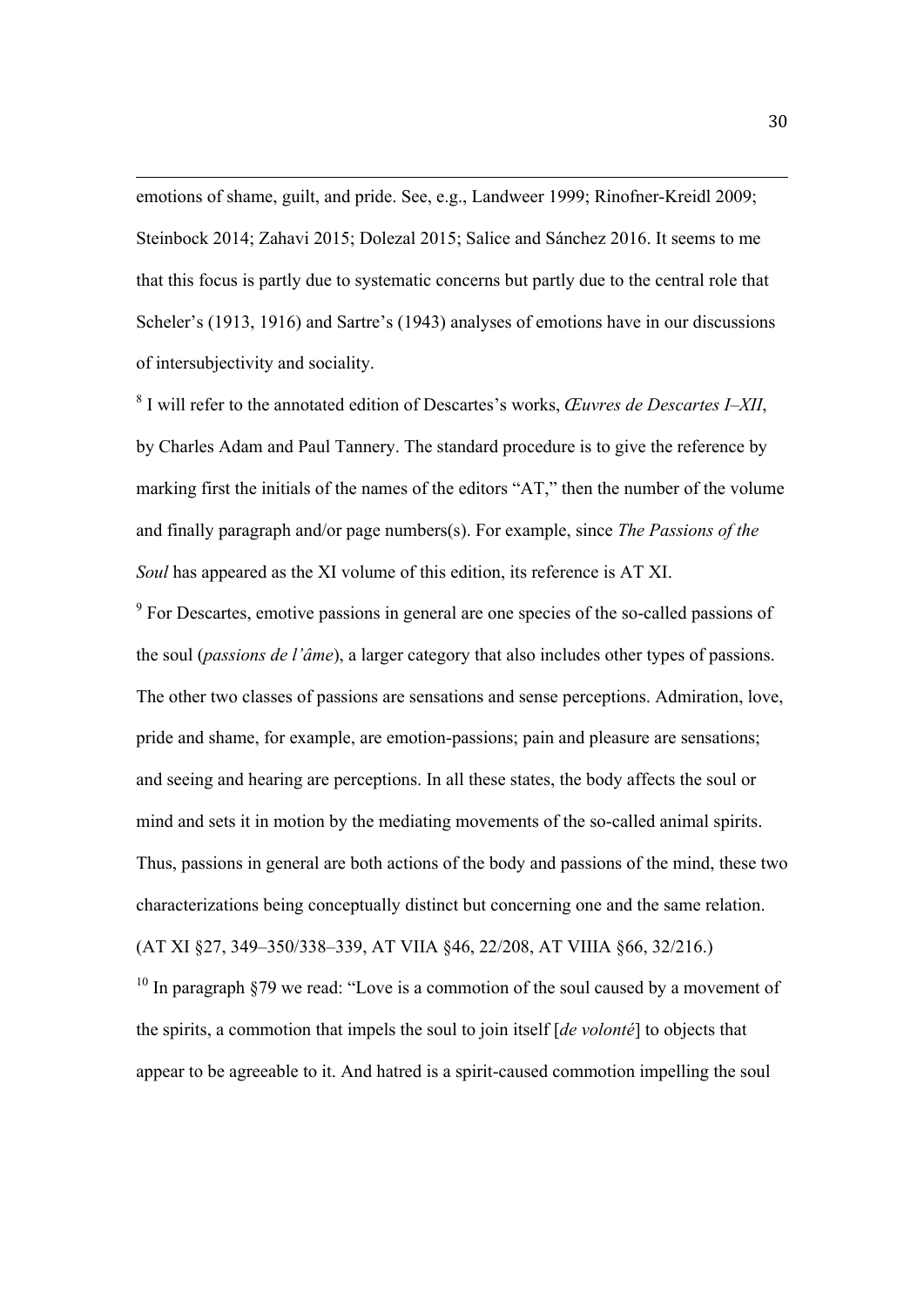to want to be separated from objects that appear to be harmful" (AT XI §79, 387/356, cf. §80–81, 387–388/356–357).

<u> 1989 - Andrea Santa Andrea Andrea Andrea Andrea Andrea Andrea Andrea Andrea Andrea Andrea Andrea Andrea Andr</u>

<sup>11</sup> Laurence Renault emphasizes the central role of admiration in Descartes' reform of the theory of human passions in his "Nature humaine et passions selon Thomas d'Aquin et Descartes" (Renault 2003).

 $12$  In addition to the functional and phenomenal characterizations of admiration, explicated above, Descartes also gives us a physiological explanation of the causal origin of this passion. Physiologically, admiration is unique, according to him, because it lacks the cardiovascular modification that is the central component of the physiology of the other passions. In Descartes's words, admiration is not accompanied by the "changes in heart and blood" which characterize all other passions (AT XI §71 381/353, cf. AT XI §28 350/339).

Still, admiration is an emotion-passion, according to Descartes' definition: it is a state attributed to the soul and caused by movements of the animal spirits. Its energy or "power economy," so to say, differs, however, from that of the other emotions. In admiration, the initial impression of the external thing on the sense organs is so strong that it does not need the maintenance or strengthening of the heart in order to affect the brain. Descartes expresses the idea by saying that admiration has "no relation with the heart and blood, on which depends the whole well-being of our body" (AT XI §71 381/353).

Thus, Descartes's physiological explanation of admiration accords with his description of its function: admiration has no essential relation to those organs that secure the sustenance and well-being of the mind-body union. This does not mean that the heart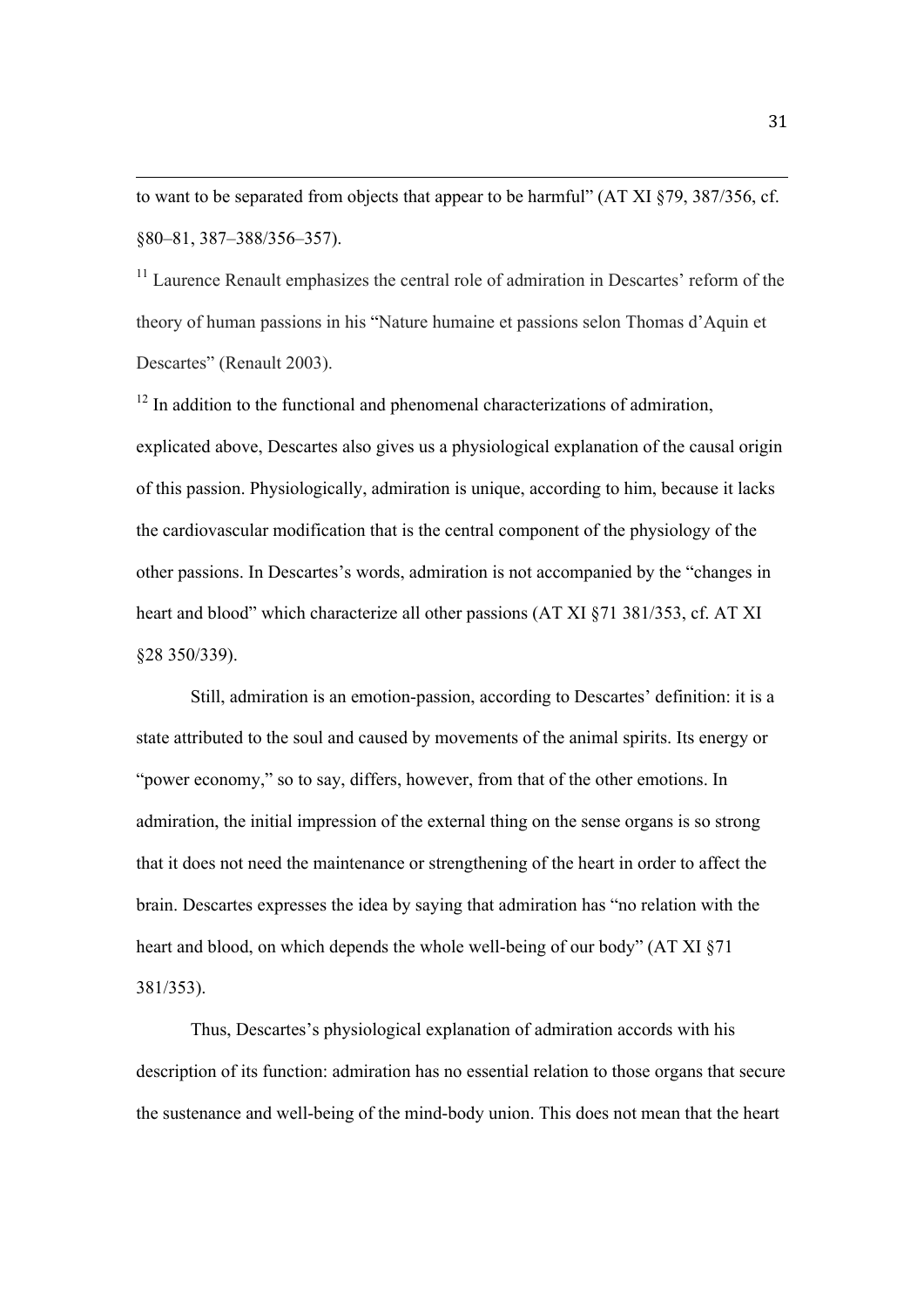and blood are totally irrelevant to the physiology of admiration; they are needed, but only as mediators through which the animal spirits enter the brain. So admiration gets all its force from the external thing (or person), its first (true) cause. Jean-Marie Beyssade characterizes the physiology of this passion by saying that in it "the original flow [of the animal spirits] is also the essential flow to the motor reaction" (Beyssade [1968] 1983, 125).

<u> 1989 - Andrea Santa Andrea Andrea Andrea Andrea Andrea Andrea Andrea Andrea Andrea Andrea Andrea Andrea Andr</u>

<sup>13</sup> In addition to the emotions directed at God, Descartes also discusses second-order emotions as intellectual emotions, i.e. those emotive states that have beneficial emotionpassions as their objects. Examples of these include the cathartic emotions that we may live through in theatre or when reading a book of fiction and the reflective emotions that may accompany our deepest feelings, for example, when we experience joy in being deeply sad when mourning the death of a beloved person (AT XI §147, 441/381). For more detailed discussions of such cases see, for example, James 1997; Gombay 2007; Alanen 2009.

<sup>14</sup> On the problems of this account, see Heinämaa and Kaitaro 2017.

<sup>15</sup> For a clarifying discussion of the ambiguity of the term, see Kaposi 2011.

 $16$  It is crucial to notice that in Descartes's account human will is infinite and thus the difference between human consciousness and divine consciousness cannot be explicated by the opposite concepts of finitude and infinitude. Rather, the difference between human and divine is articulated by the concepts of activity and passivity.

 $17$  This Cartesian idea is similar to the Brentanian-Husserlian analysis of intentional feelings as founded on non-axiological acts. For this later development, see Drummond 2013b; 2015.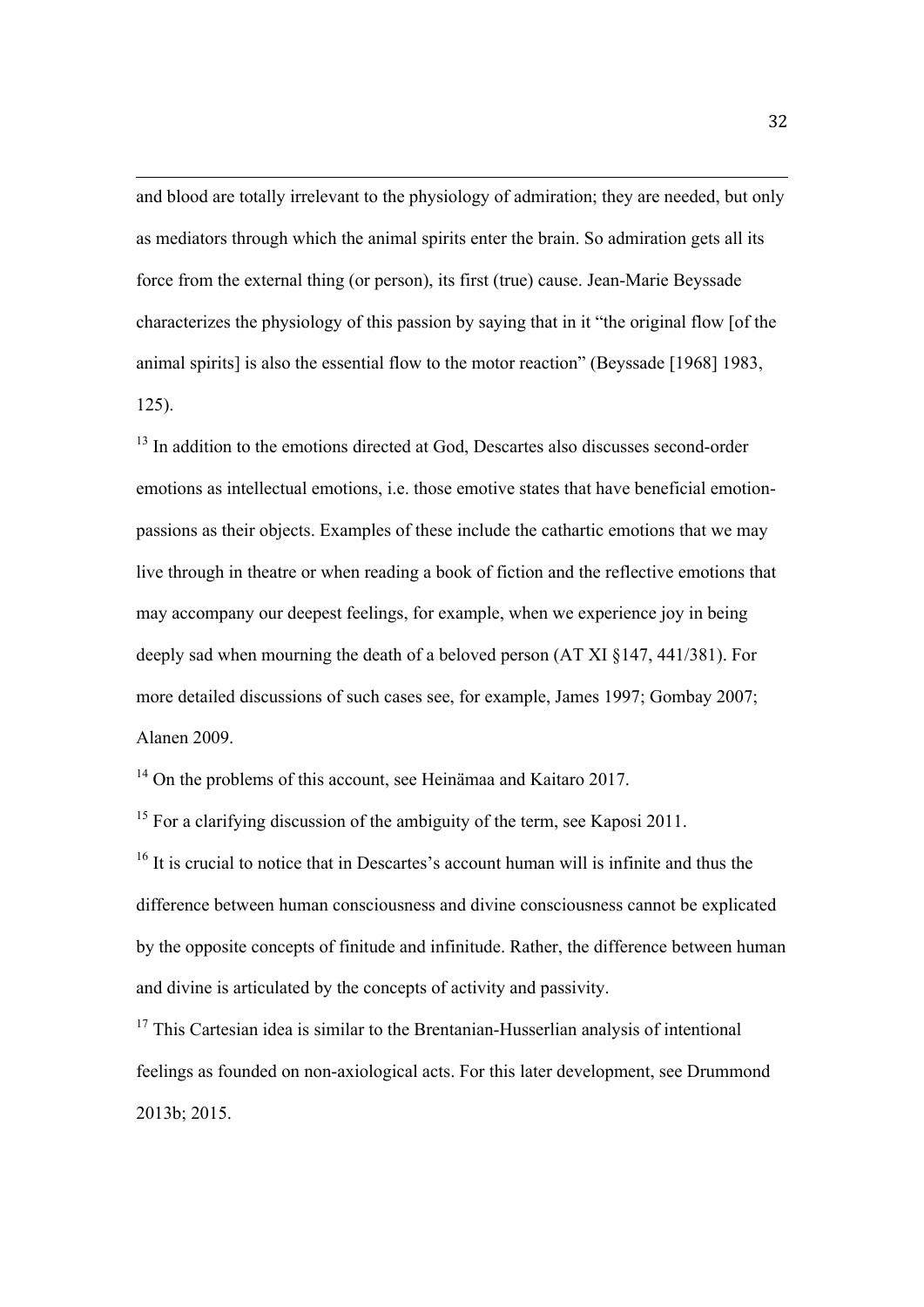## <sup>18</sup> Cf. Frigo 2016, 1106–1109.

<sup>19</sup> In the Schelerian framework, in contrast, all interest and all attention is founded on either love or on hate: "'Taking an interest in,' which is identical in the acts both of love and of hate, proved to be the fundamental condition for the occurrence of any sort of cognitive act, whether in the sphere images or in the that of thought. (…) While acts of desire and loathing, as well as genuine acts of will, proved to be founded on acts of cognition (…), the value-orientation of the latter was, in turn, dependent on acts of 'taking interest' and thus on acts of love and hate" (Scheler [1916] 1957, 127).  $20$  Esteem and contempt also have self-related "derivates": generosity or pride and

humility or abjectness. These are not just concerned with the goodness (vs. badness) of the object, but also with its greatness or magnitude (vs. smallness).

 $^{21}$  For Descartes's concept of the mind-body union or compond, see Heinämaa and Kaitaro 2017. For an illuminative discussion of the novelty of Descartes' concepts of love and esteem and his typology of love, see Frigo 2016.

<sup>22</sup> In Jean-Luc Marion's account, this conception of God as the ultimate source of all love finds its first modern explication in Pascal's critique of Descartes (Marion [1986] 1999). <sup>23</sup> Levinas's distinguishes Descartes's early modern conception of infinitude from late modern post-Kantian conceptions. According to him the former conceptualizes infinity directly whereas the latter construes it on the basis of the finiteness of human life (as finitude of cognition, or as mortality): "For the Cartesian *cogito* is discovered, at the end of the Third Meditation, to be supported on the certitude of the divine existence qua infinite, by relation to which the finitude of the cogito … is posited and conceivable. *This finitude could not be determined without the recourse to the infinite* [my emphasis], as is